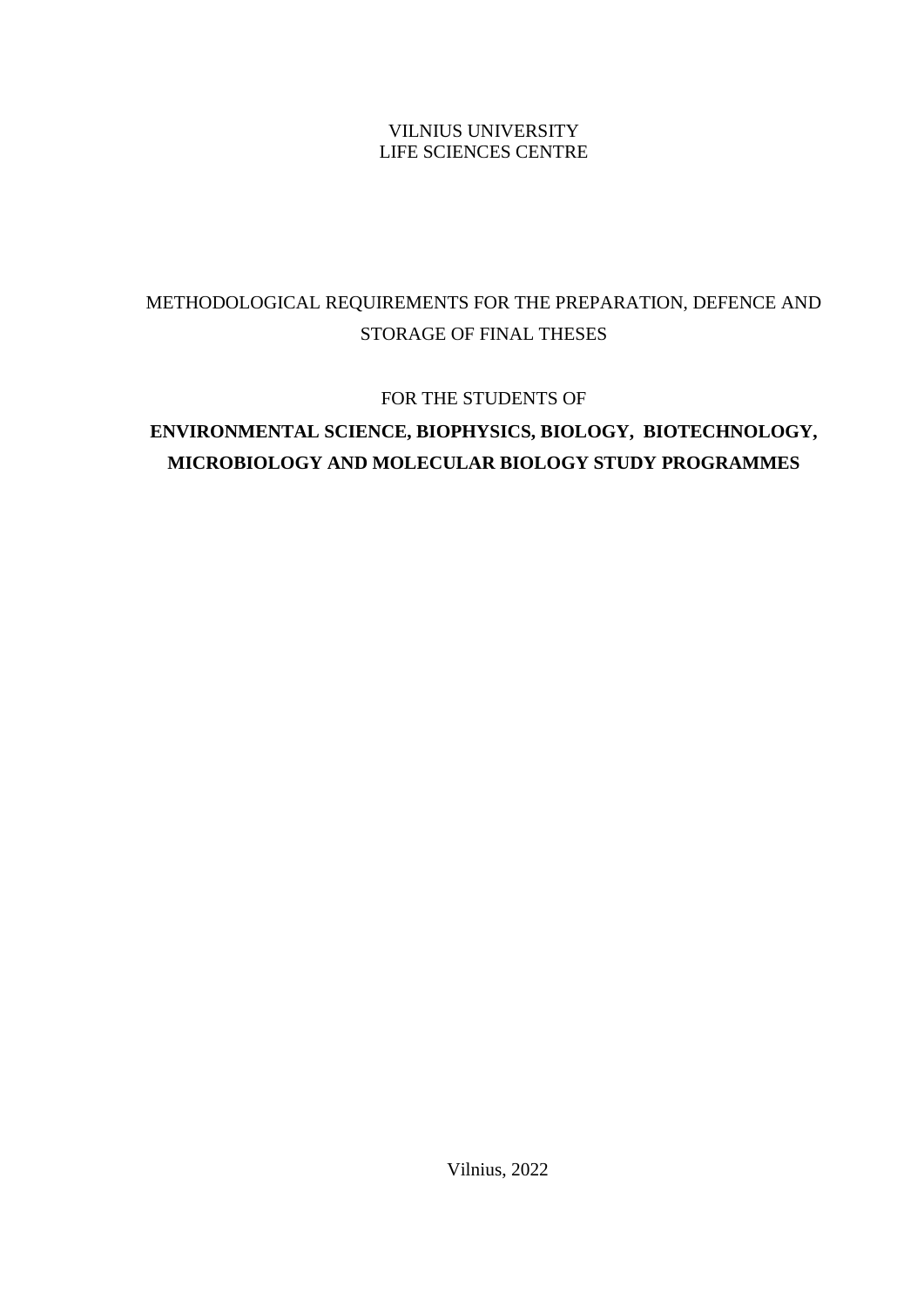# **TABLE OF CONTENT**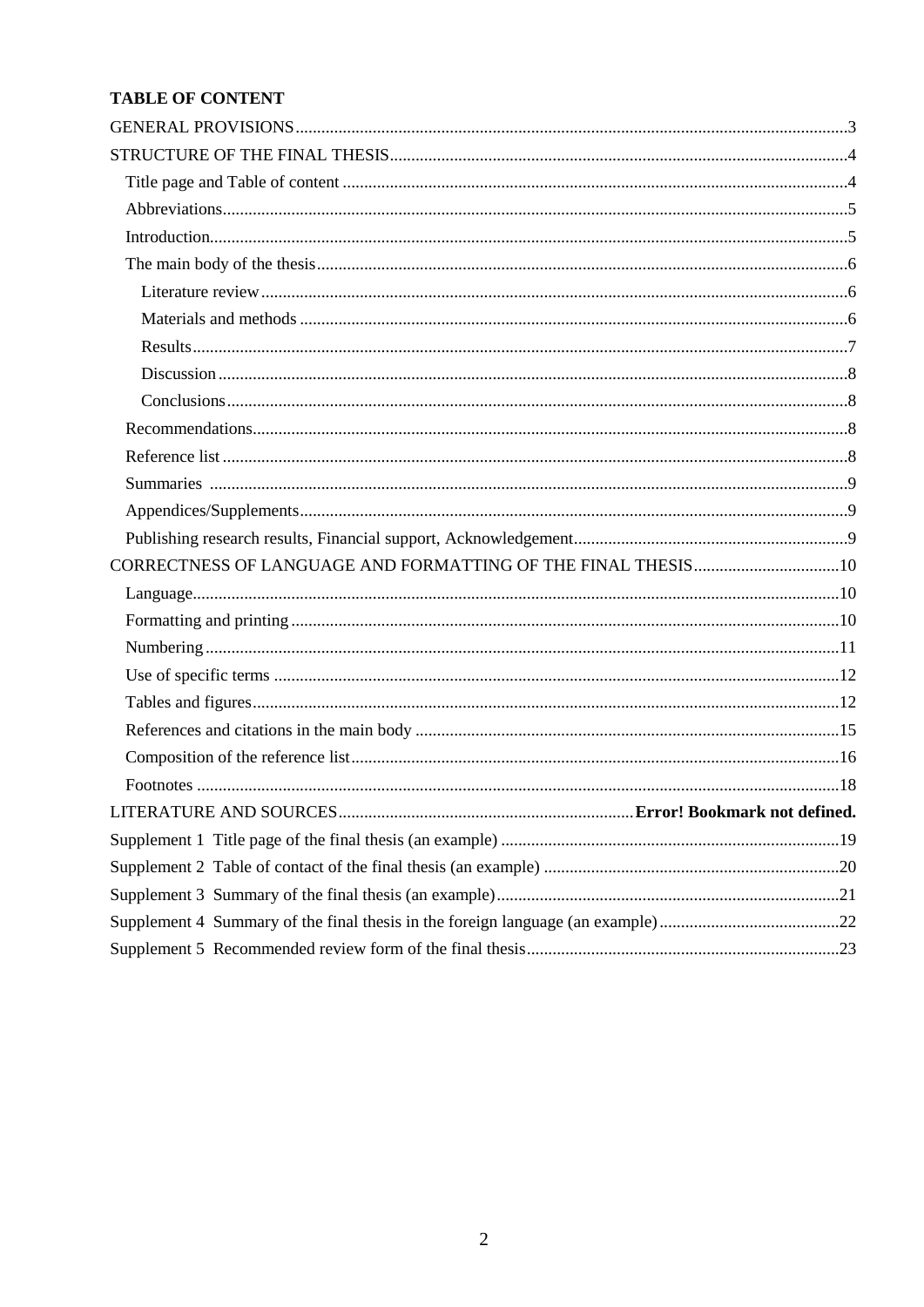#### <span id="page-2-0"></span>**GENERAL PROVISIONS**

The document entitled ,, Methodological requirements for the preparation, defence and storage of final theses for the students of Environmental science and conservation, Biophysics, Biology, Biotechnology, Microbiology and Molecular biology study programmes" defines the methodological requirements (hereinafter – Methodological requirements) for the final thesis of the first and second cycle students at Vilnius University Life Sciences Centre (hereinafter – LSC). The methodological requirements apply for the students of the following study programmes: Environmental science (Environmental science and Management study programmes), Biophysics (Neurobiophysics, Biophysics study programmes), Biology (Biology, Biodiversity, Neurobiology study programmes), Biotechnology (Bachelor and Master level study programmes of Molecular biotechnology), Microbiology (Bachelor and Master level study programmes of Microbiology) and Molecular biology (Bachelor and Master level study programmes of Molecular biology). Methodological requirements are prepared on the basis of "Regulations for the Preparation, Defence and Storage of Written Academic Papers of Vilnius University Students", approved by Resolution No. S-2017-12-11 of the VU Senate, and "Description of the Procedure for the Administration of Students' Written Academic Papers in the Study Information System of Vilnius University", approved by Order No R-512 of the VU Vice-Rector for Studies.

The Final Thesis – a research paper, independently developed by a student, compliant with the requirements for university studies, witnessing the student's ability to apply the knowledge acquired during the studies, to find the necessary scientific literature and use it (present, analyse, interpret, etc.), to apply/modify the research methods, to independently cope with the assigned tasks, to provide one's conclusions (mandatory) and/or recommendations (preferred), and to accurately describe the research in clear, correct and comprehensive language.

The recommended length for the final Bachelor thesis is 30–40 pages without supplements (81000–108000 characters with spaces), and for the final Master thesis – 40–60 pages without supplements (108000–162000 characters with spaces).

The procedure for the preparation, evaluation, defence, grading and storage of the Final Theses is provided in the procedural guidelines for preparation, defence and storage of the final theses (hereinafter – Procedural Guidelines) of the following Vilnius University Life Sciences Centre study programmes, i.e. Environmental Science and Conservation, Biophysics, Biology, Biotechnology, Microbiology and Molecular biology.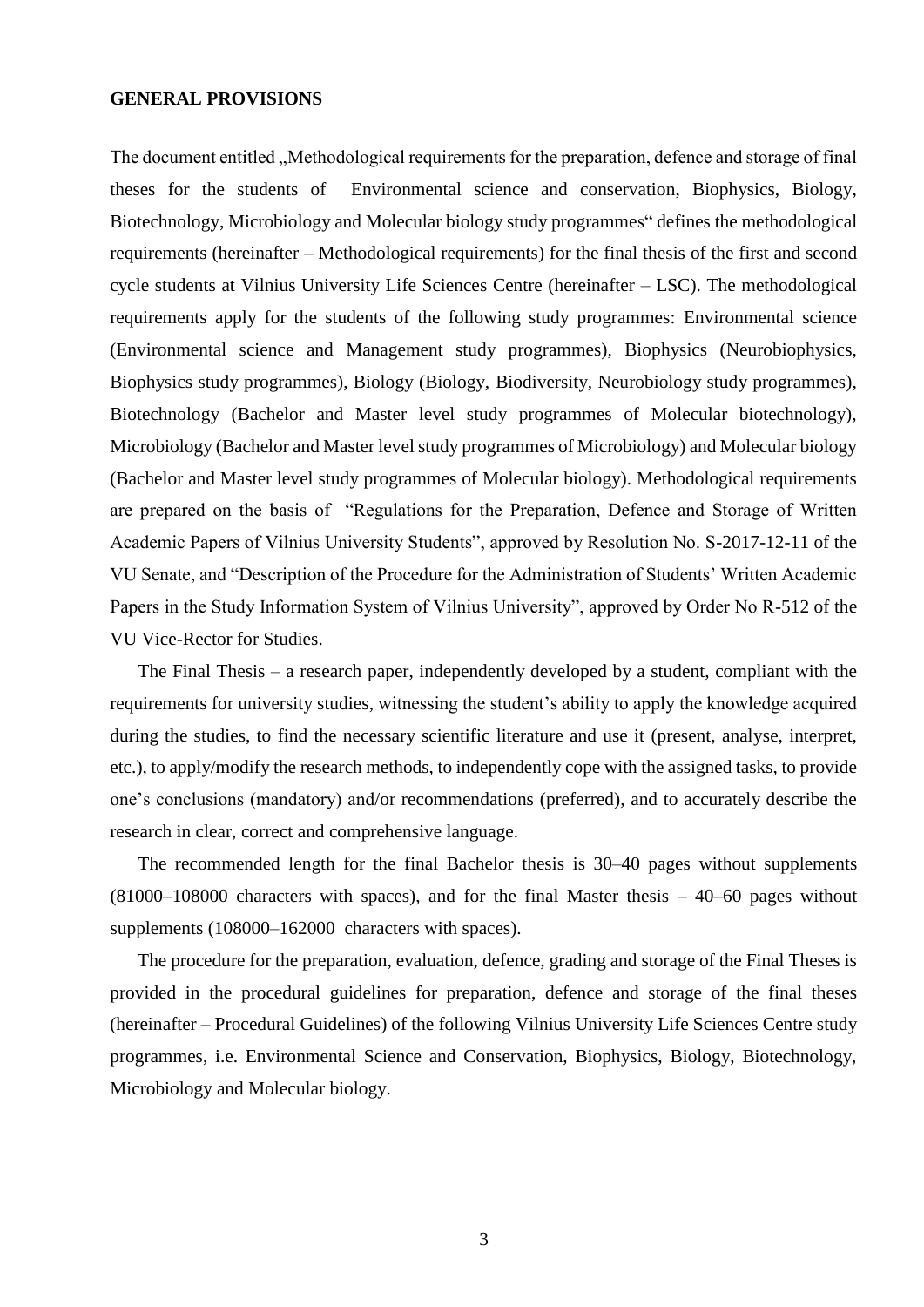# <span id="page-3-0"></span>**STRUCTURE OF THE FINAL THESIS**

An example of the thesis structure is presented in Table 1.

Table 1 Structure of the final thesis

| <b>Thesis length</b>    | A recommended length of the academic paper:                                             |  |  |  |
|-------------------------|-----------------------------------------------------------------------------------------|--|--|--|
|                         | • Bachelor thesis: 30-40 pages without supplements (81000-108000                        |  |  |  |
|                         | characters with spaces)                                                                 |  |  |  |
|                         | • Master thesis: $40 - 60$ pages without supplements $(108000 - 162000$                 |  |  |  |
|                         | characters with spaces)                                                                 |  |  |  |
| <b>Thesis language</b>  | Lithuanian or English language (if the main language of the student, a                  |  |  |  |
|                         | supervisor or a consultant is the English language, or the study                        |  |  |  |
|                         | programme is conducted in English)                                                      |  |  |  |
| <b>Thesis structure</b> | Title page                                                                              |  |  |  |
|                         | Table of content                                                                        |  |  |  |
|                         | Abbreviations (if applicable)                                                           |  |  |  |
|                         | Introduction                                                                            |  |  |  |
|                         | 1. Literature review. Theoretical framework, i.e. a review of scientific                |  |  |  |
|                         | literature and its analysis.                                                            |  |  |  |
|                         | 2. Materials and methods                                                                |  |  |  |
|                         | 3. Results and discussion (or 3. Results. 4. Discussion)                                |  |  |  |
|                         | Conclusions                                                                             |  |  |  |
|                         | Recommendations (if applicable)                                                         |  |  |  |
|                         | Summary in English                                                                      |  |  |  |
|                         | Publications, participation in scientific conferences (if applicable)                   |  |  |  |
|                         | Reference list                                                                          |  |  |  |
|                         | Acknowledgement                                                                         |  |  |  |
|                         | Suplemmental materials (if applicable)                                                  |  |  |  |
|                         |                                                                                         |  |  |  |
|                         | An upload onto VUSIS (VU Study Information System), registration and submission for the |  |  |  |

An upload onto VUSIS (VU Study Information System), registration and submission for the defence of the final thesis, the procedure of defence, permission to defend, a thesis review, recommendations for the presentation and evaluation are provided in the Procedural Guidelines.

## <span id="page-3-1"></span>**Title page and Table of content**

The title page should contain university, department, study programme, study year, student's first name and last name, supervisor(s), city and the year. The title page should be designed according to an example in Supplement 1 of Methodological requirements. The author's first name and last name are written in 14pt font; the title is in bold letters, and the rest of the text is written in 12pt font. The title page is included in the numbering, but the page is not numbered, i.e. presumed to be the first. The table of content is designed according to an example in Supplement 2 of Methodological requirements. The main structural parts of the thesis such as table of content, introduction, literature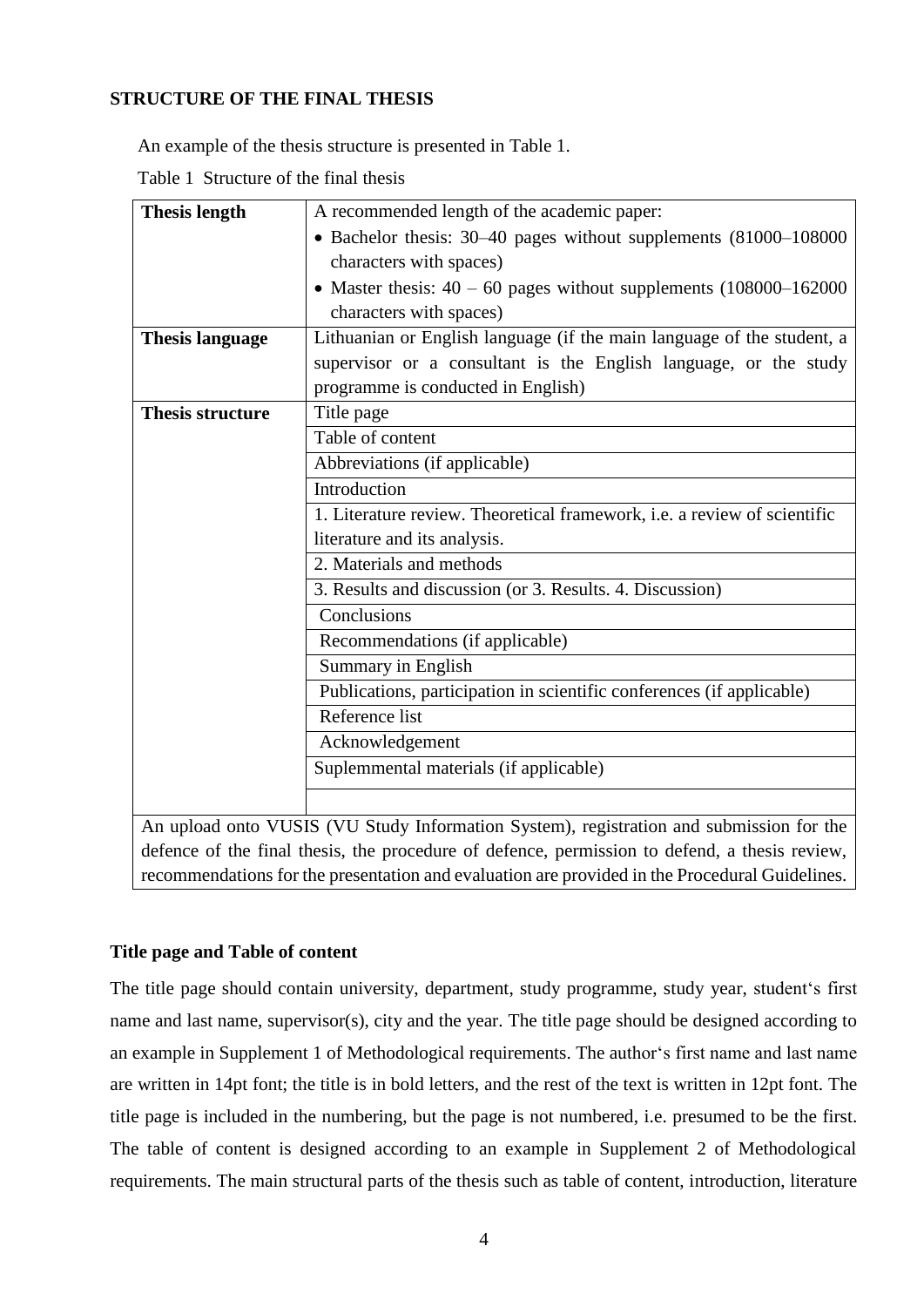review, materials and methods, results, discussion, conclusions, references, and supplements must be indicated. The table of content should also contain names and numbers of divisions of the text (i.e. chapters/subchapters), all up to third-level subdivisions. The author of the thesis formulates the name of chapters and subchapters.

## <span id="page-4-0"></span>**Abbreviations**

Abbreviations, formulas and names of compounds, programs and alike can be used in the final thesis. Widely used abbreviations (e.g. CNS, PCR, names of amino acids, chemical elements, DNA, RNA, kg, mg etc.) can be excluded from the list of abbreviations.

#### <span id="page-4-1"></span>**Introduction**

The introduction sets the stage and direction of the work. The length of the introduction should be 1- 2 pages. In the introduction, one should outline the essence of the thesis, define the relevance and the novelty of the research, methods, may state the hypotheses etc. Usually, first, it establishes the context of the subject, then narrows down into a more specific review, i.e., starts with what is already known and moves to what requires elucidation. At the end of the introduction, the aim and objectives are presented to the reader.

**The aim of the thesis** is a one-sentence statement, that corresponds to the topic and reflects the object of the thesis. The aim should state the purpose of the research and define the expected outcome. It is written in broad terms and defines the main question of the thesis, while the objectives define subquestions that must be answered to achieve the main goal of the research.

*An example of a research aim: Create mutant variants of an enzyme Y and assess the influence of mutations on the structure and functions of the enzymes.* 

**Objectives of the thesis** (3–5) elaborate on the aim, cover all main aspects of the research, and define measurable outcomes. The aim and objectives should be oriented not only to goal achievement but also to the production of results. Avoid generic and broad verbs (i.e. *to know, to describe etc*.) when stating the aim and objectives of the thesis, because the outcome is difficult to define.

It is recommended to use verbs that define the result rather than an action, e.g. *assess, evaluate, validate, compare, prove* etc.

Conclusions at the end of the thesis should correspond to the objectives of the thesis (at least one for each).

*Examples of objectives:* 

- 1. *Determine the initial rate of a reaction of an enzyme Y.*
- *•* 2*. Assess the effect of an inhibitor B.*
- *• 3. Compare a degree of inhibition in an acidic medium and a basic medium.*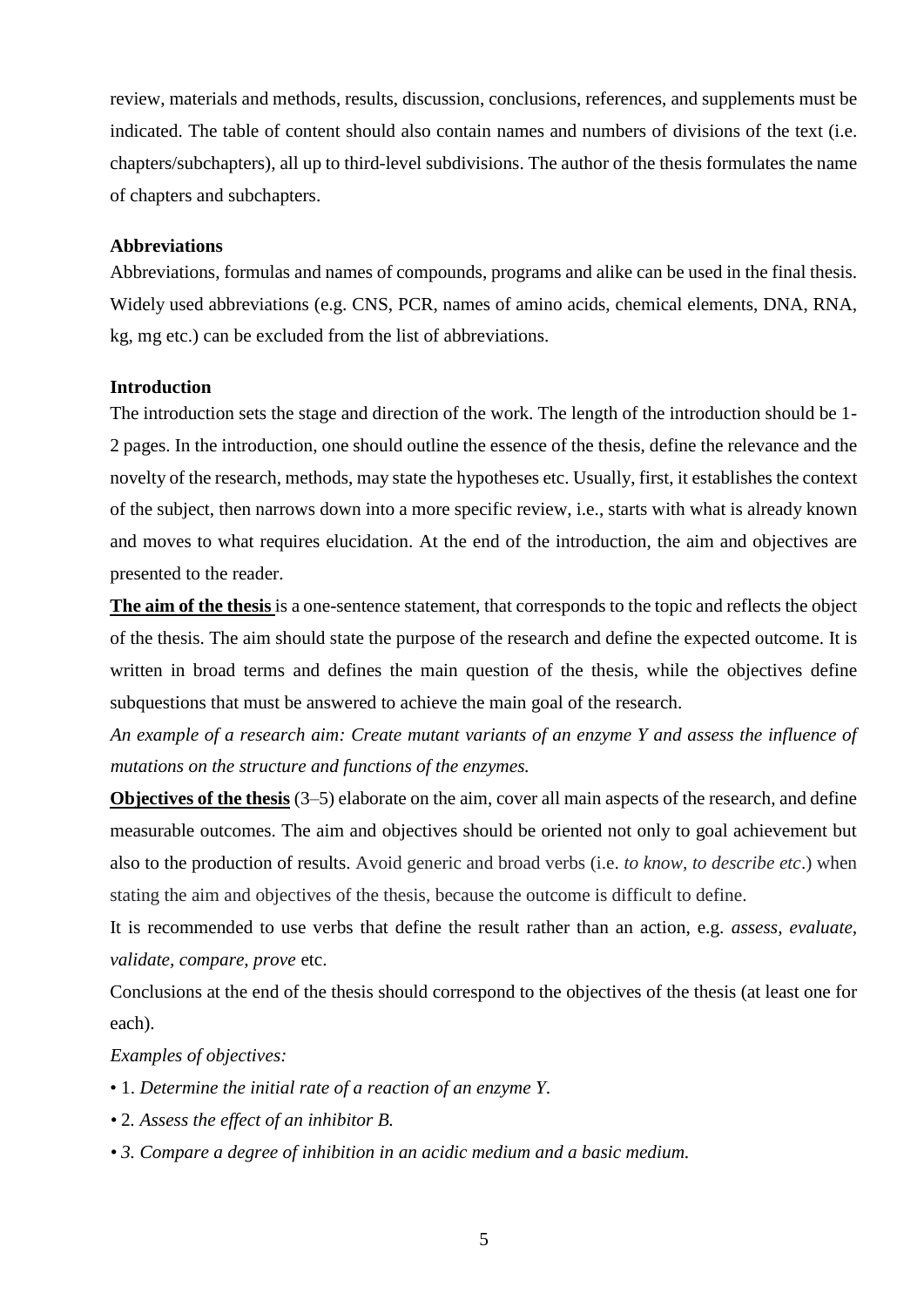## <span id="page-5-0"></span>**The main body of the thesis**

#### <span id="page-5-1"></span>**Literature review**

Literature review – a systemic overview of research articles and academic papers that are relevant to the research purpose. Theoretical (Literature review) and empirical parts (Results; Results and Discussion) of the thesis should be closely related. The theoretical framework is the base for the empirical part. The length of a literature review should make  $\frac{1}{4}$  or  $\frac{1}{3}$  of the final thesis or 7–15 pages. It is recommended to use the latest (i.e. of the last five years) literature.

The division of the literature review into chapters/subchapters should be clear and reasoned.

#### **Description of the study places**

This chapter is mandatory when the data is collected in a natural or any other specific environment. Geographical characteristics of the location should be described providing specific attributes of the environment that are related to the research topic and can affect the results of the study.

#### <span id="page-5-2"></span>**Materials and methods**

This chapter should include a coherent and clear description of distinct phases of the study, the scope of gathered data, used methods, locations, steps and procedures. Methods should describe the study in a reproducible and replicable manner.

Methods should present:

- Participants of the study (in case it was human research) who participated in the study, the selection criteria (e.g. age, physical characteristics, rejection criteria etc.).
- Subjects of the study (in case of animals, plants, mushrooms, other living objects or objects of inanimate nature were studied). Describe what species was researched, the selection criteria etc.

*Note*: a permission number to carry out the research must be provided in case an animal study was conducted! The institutional approval is given by the Lithuanian Ethical Committee for Animal testing under the State food and veterinary service. For human research, institutional approval should be granted by the Bioethics committee under the Ministry of Health. If the study aim is only data collection for the final thesis, approval is not required. It is sufficient to inform the Bioethics committee in writing before the start of the study once the protocol is prepared.

Hardware and software for measurements and analysis including statistical analysis, methods, techniques and other important information related to the study must be provided in the methods.

The specific content of methods that is bulky (e.g. questionnaires, specialized stimuli, images, figures etc.) should be presented in an appendix.

Acknowledge other institutions or colleagues if experiments were conducted with their help.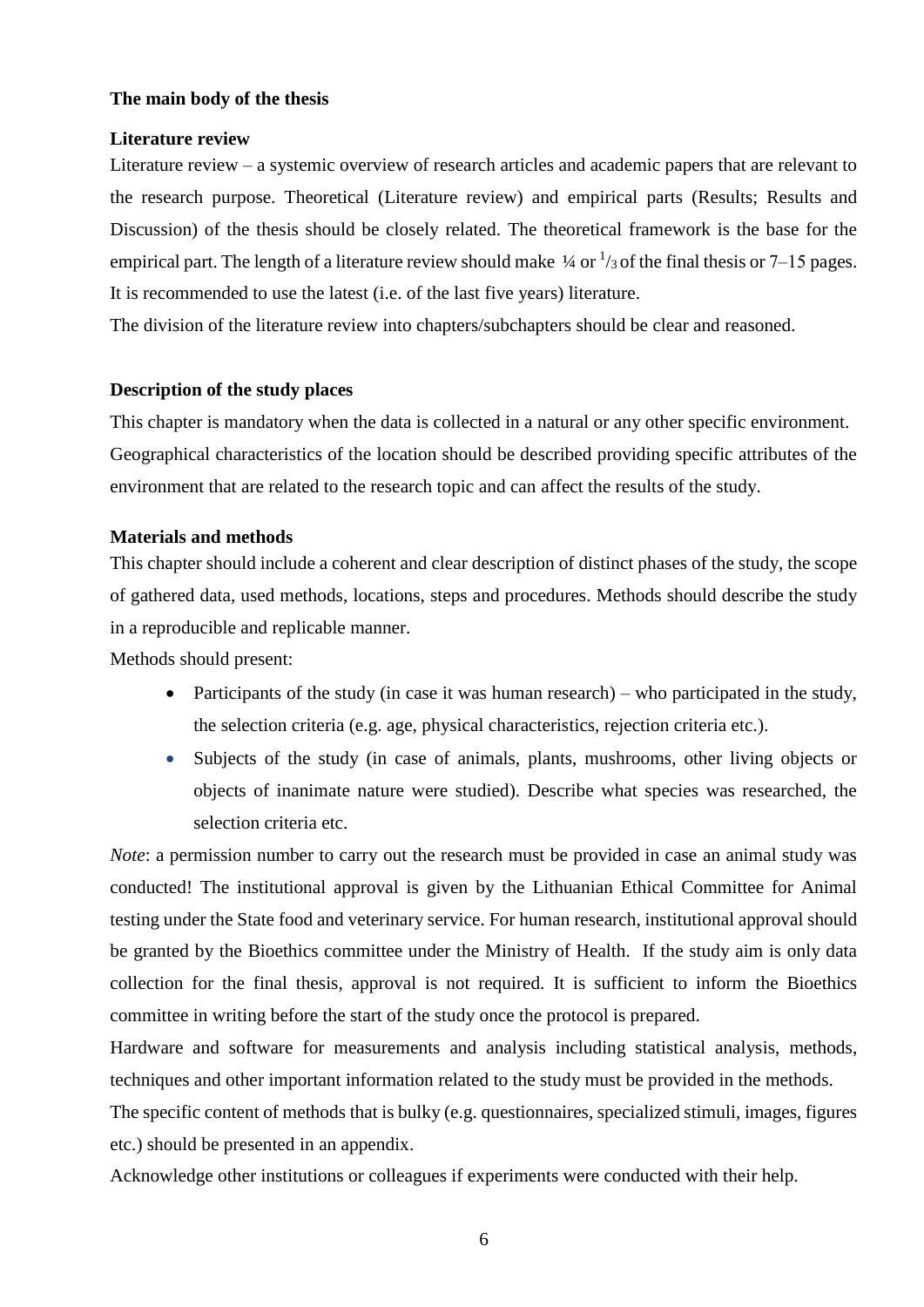*An example: Analysis of silver nanoparticles was carried out using scanning electron microscopy (SEM) at the Centre for Physical Sciences and Technology under the supervision of dr. A. Anonymous.* 

### <span id="page-6-0"></span>**Results**

The chapter should reveal the main findings of the study and include their analysis/interpretation/discussion. Results should be illustrated with visual materials (e.g. graphs, tables etc.), and the statistical significance of the results should be indicated (if applicable). A summary of the main findings can be presented in a subdivision of the results chapter.

Results can be presented in one of two the following ways:

- Results and discussion as two separate chapters.
- Results and discussion in one chapter.

The results are presented coherently, concisely and clearly, illustrated with numbers, tables, graphs and alike. Every image and table in the text must have a description, they have to interrelate, i.e. first the image or table is described and only then they are presented.

For example, *a graph of enzyme activity in Fig. 3.2 could be discussed as follows – "Dependency between enzyme activity and the pH of media was examined (Fig. 3.2). The highest enzymatic activity xx (specific value) is noticeable at a pH of 3.4. When media acidification increases, enzymatic activity sharply decreases, at a pH of 2 it is only yy (specific value). As media becomes more alkaline, enzymatic activity decreases less sharply, at a pH of 13 it is zz (specific value) which is 30% of registered maximum".*

A table or an image should be discussed or analyzed at least in one sentence. Visual materials should not be presented one after the other if there is no relevant comment. Should pictures be presented without comments between them, they are combined as one image and referred to as parts a and b of the image. In case a table span multiple pages (i.e., does not fit on one page or is split into two parts by the page break), for any subsequent page on which the table continues, one should include the table title followed by the word "continued" in parentheses. At the end of a chapter/subchapter, at least one sentence that serves as a summary should be presented.

Information between figures and tables should not overlap, and should not be repeated literally in the text and both figures or tables. When comments about figures and tables are provided, they should emphasize the most significant results.

It is recommended to provide only the main and most significant findings that reflect the essence of the work. Other results can be presented in the appendix or in an additional data carrier (e.g. CD, DVD, USB etc.).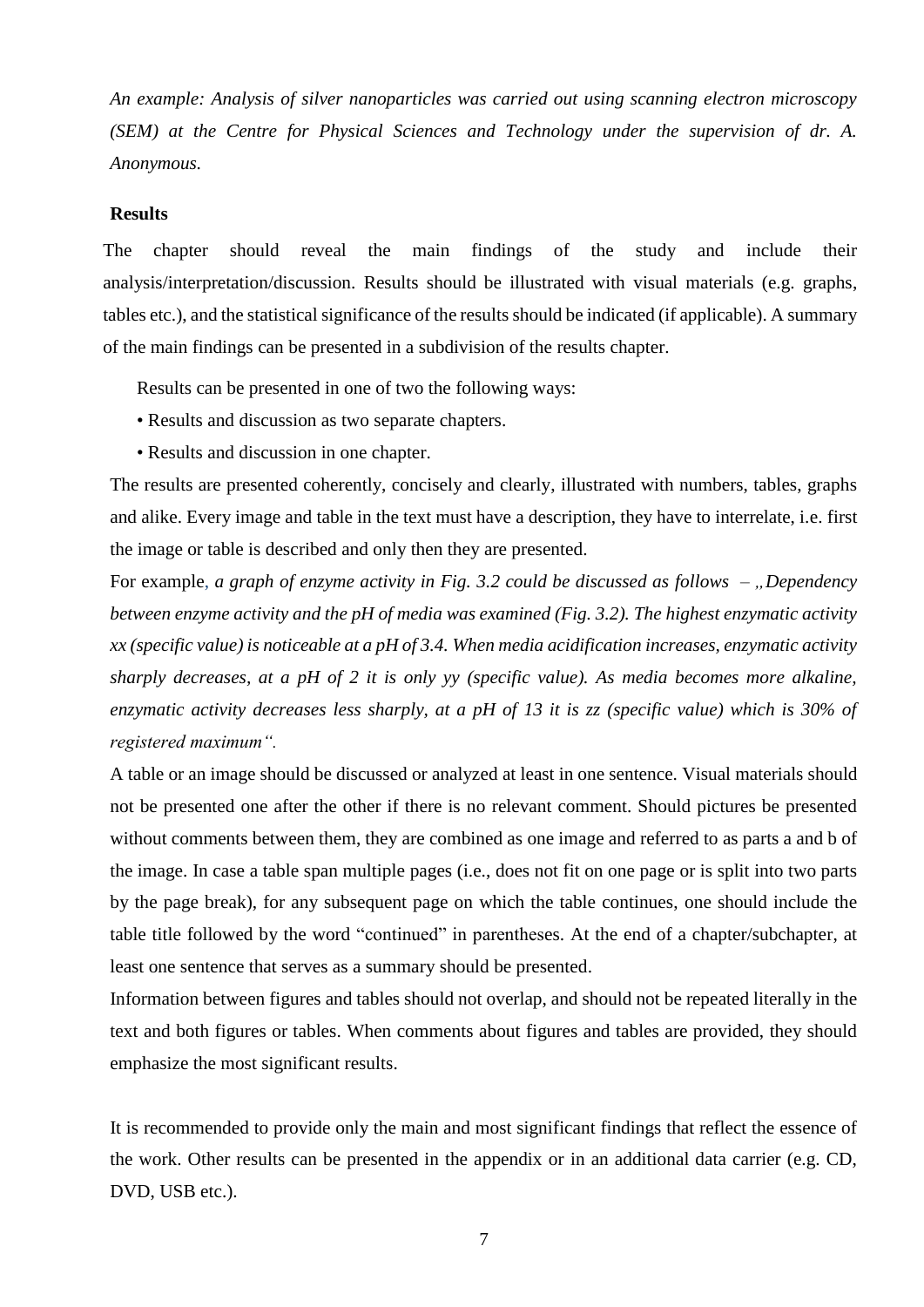#### <span id="page-7-0"></span>**Discussion**

This chapter includes a summary, explanation and interpretation of the results in the context of the thesis question and literature review, discusses their implications, acknowledges their limitations, and gives recommendations. It is important to place the findings in the context of previous work, i.e. relate the results with the ones from other studies. In case they don't align or oppose, one should provide a plausible reason or explanation. A comprehensive discussion is a sign of a well written academic paper. If the discussion chapter is subdivided into subchapters, a summary of the whole discussion should be provided at the end of the chapter. Limitations of the study should be discussed along with possible solutions and/or suggestions for future studies.

#### <span id="page-7-1"></span>**Conclusions**

Conclusions are clear statements to answer the main research question. Conclusions should correspond to the aim and objectives of the thesis, however, they should not reiterate the summary sentences of each chapter. Conclusions should reflect only the main findings. Up to seven short, clear and concise statements without an additional explanation should be provided. Conclusions are not the summary of the main body of the thesis. They should reflect the aim and objectives of the academic paper. Conclusions should reveal the novelty of the work, rather than state the facts provided in the results. It is recommended to support the conclusions with the results of the statistical tests. All conclusions should be numbered.

An example of an inappropriate conclusion: "A *study titled X was conducted*", "A *literature was reviewed on the X topic* ".

An example of an appropriate conclusion: "An object movement was examined. It was determined *that if an object was still or its speed module and direction were constant, then the restorative force affecting the object equalled zero".* 

#### <span id="page-7-2"></span>**Recommendations**

Recommendations for the use of the study results or the course of the future studies can be provided. They should be numbered.

#### <span id="page-7-3"></span>**Reference list**

The reference list should contain all the sources cited in the thesis. Only academic papers that the author has familiarized with and cited are considered appropriate.

The reference list should be in alphabetical order according to the last name of the author. References that have the same author should be chronologically ordered. If the list contains references both in Latin and Cyrillic fonts, references in Latin font should be listed first. If there is a small number of references written in Cyrillic, it is advised to transliterate the title into Latin letters and include it in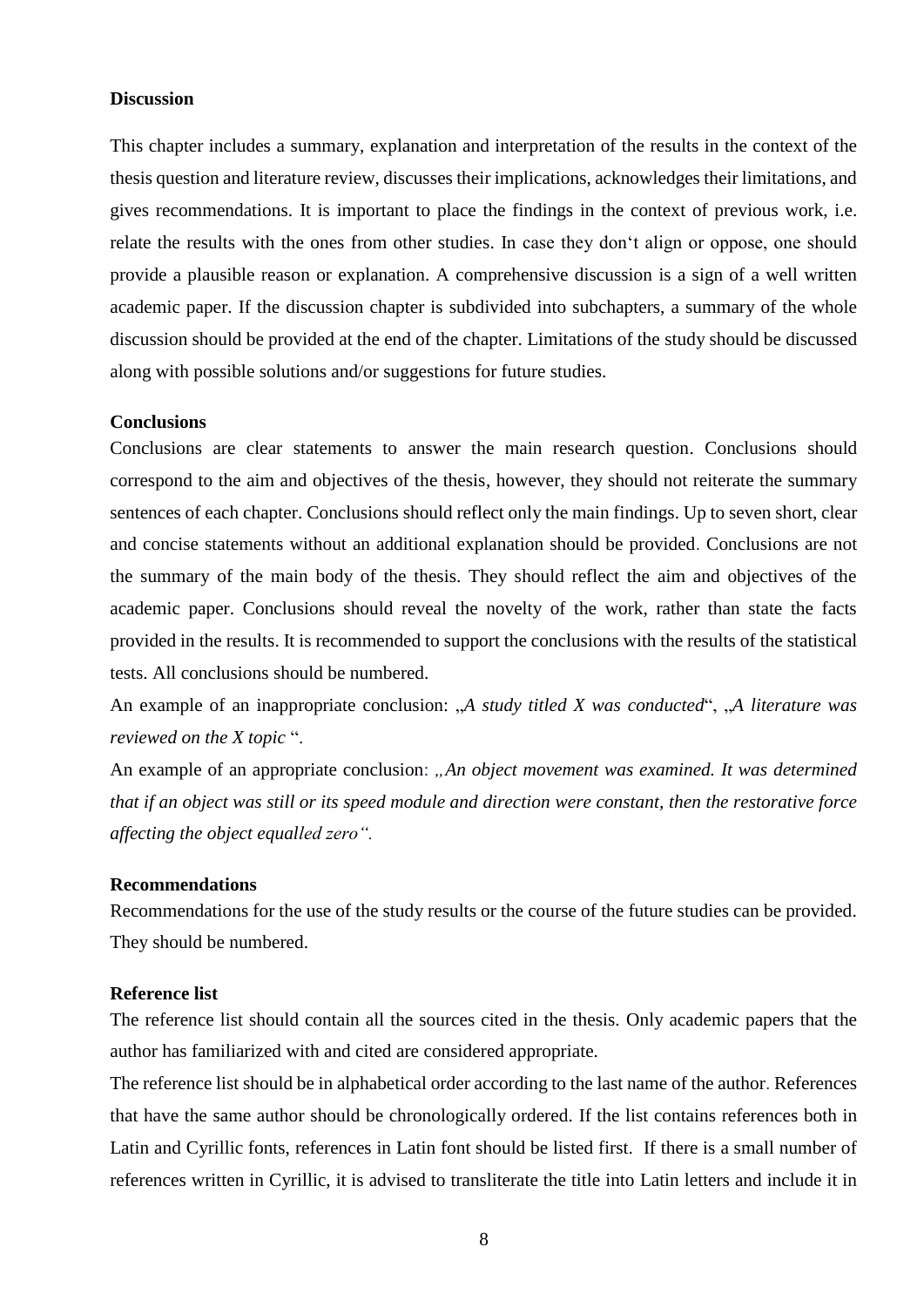the list with the references in Lithuanian, English, German and other languages. When the author of a reference is unidentified (e.g. dictionaries, manuals etc.), it should be listed according to the first letter of the title. An optimum number of references for a Bachelor's thesis is no less than 35, for a Master's thesis – no less than 50. The reference list should be numbered.

Use of citation styles is provided in the chapter "Composition of the reference list".

#### <span id="page-8-0"></span>**Summaries**

The length of summaries in Lithuanian and English should be up to 1 page (i.e. up to 4000 characters with spaces) (examples are provided in Supplements 1 and 2). The summaries in both languages should present the title of the thesis and the author, and provide a short, but comprehensive overview of the study pointing out the main conclusions and significance of the work. The summary should portray the relevance of the work, the aim and objectives, methods, the most significant findings, the main conclusions and recommendations. Summaries in Lithuanian and English have to align, i.e. one summary should not contain information that is not provided in the other.

#### <span id="page-8-1"></span>**Appendices/Supplements**

An appendix should contain valuable supplementary material, such as a list of species, comprehensive data tables and figures, illustrations, that are important but were not included in the main body of the thesis, also, copies of permissions from the Environmental Protection Agency, copies of the author's publication list. Supplements are not a mandatory part of a thesis. In case they are provided, references (e.g. Supplement 1) should be provided in the main body of the thesis. Figures and tables in each supplement are numbered separately.

#### <span id="page-8-2"></span>**Publishing research results, Financial support, Acknowledgement**

These chapters are not mandatory. However, if the final thesis was part of a project, supported financially by an organization etc., this should be mentioned. An example of potential wording: *This work was supported by the European Social fund (insert grant number 1) as part of XX and XY project implementation.*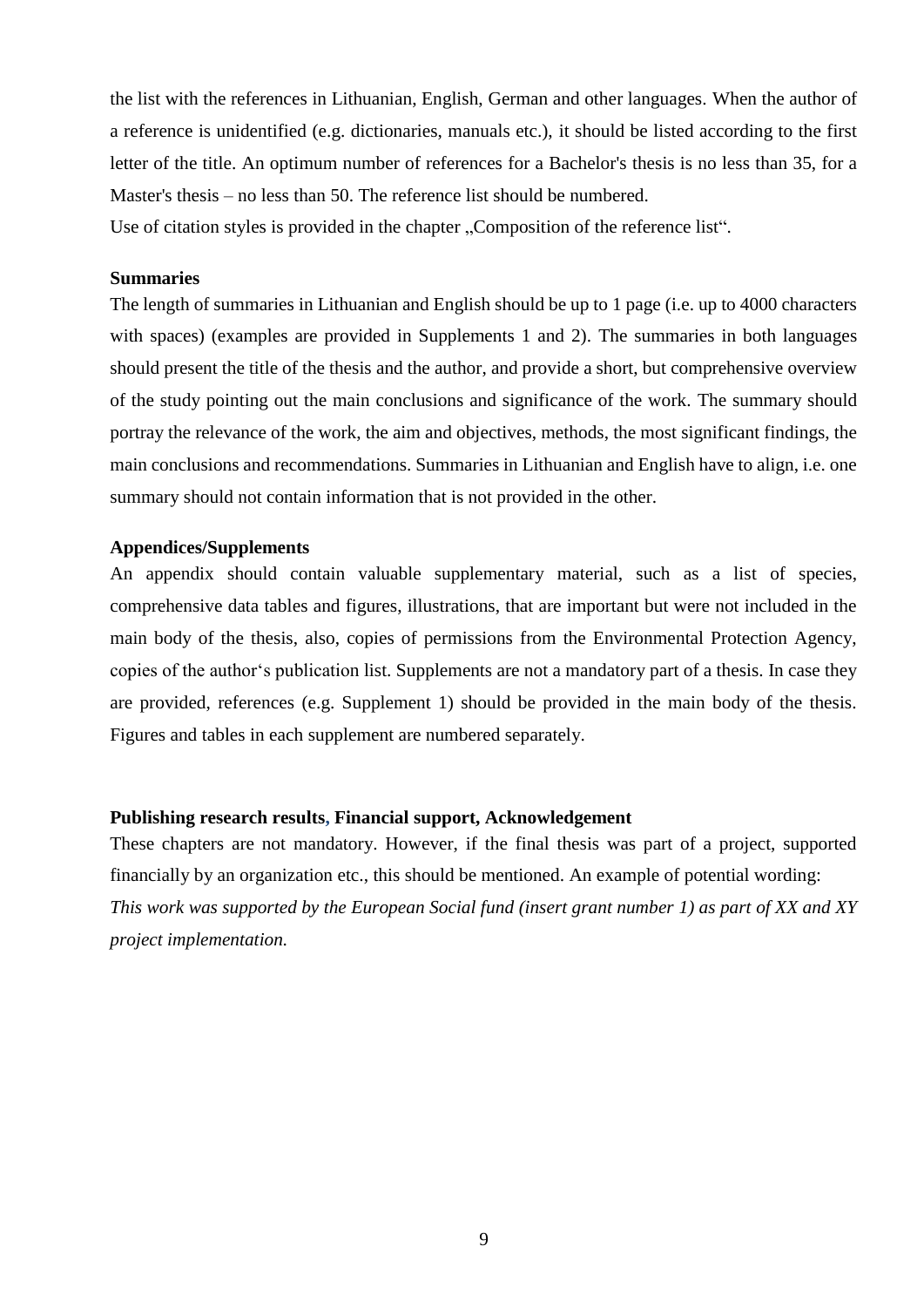# <span id="page-9-0"></span>**CORRECTNESS OF LANGUAGE AND FORMATTING OF THE FINAL THESIS**

## <span id="page-9-1"></span>**Language**

The thesis should be written in correct Lithuanian or English languages (the thesis is written in English when the student, the supervisor or a consultant are nonnative, or the study programme is in English). The language must be correct, clear, and coherent, it reflects the student's ability to use scientific language, and produce a coherent narrative. Grammar, punctuation and spelling must be examined for errors.

One should follow writing rules and requirements for bibliographic citations in academic papers.

## <span id="page-9-2"></span>**Formatting and printing**

The thesis should be printed and bound before submitting it for the final evaluation by the supervisor, a reviewer and/or the defence committee. An electronic version of the thesis should be made available in PDF. In case the thesis is defended remotely, only a PDF is provided. The thesis should be written in the correct Englishanguage. If necessary, Lithuanian terms can be paraphrased in a foreign language in parathesis.

One must follow Lithuanian computer literacy rules, *for example, double quotation marks (" … ") instead of single, correct use of hyphens and dashes, (e.g. 1918-02-16, co-operation, 1918–1939 m., –24°C)*.

Important to remember:

- Decimal separator depends on the thesis language, i.e. comma is used in Lithuanian, fullstop in English.
- A nonbreaking space is used to separate the unit from the number, for example,  $2,68 \text{ kg}$ ,  $-4$  °C. Nonbreaking space looks like a regular space in a printed document, however, it prevents the number and unit separation in case of a line break.
- The numerical value always precedes the unit.
- Abbreviations of measurement units are always written in the standard font not *italic* no matter the font in the rest of the text.
- Quantity symbols and their indexes should be written in *italic* no matter the font in the rest of the text, for example,  $I_\lambda$ . The exception applies if several quantities have the same letter: physical quantities are written in *italic*, others in the standard font.
- A multiplication symbol is a dot above the line  $(\cdot)$  or a four-fold rotationally symmetric saltire  $(x)$ , but not a lower case x in a Latin alphabet.
- Numbers are rounded up to adequate precision.
- Other writing mistakes and their corrections are provided in Table 1.
- A sentence should not start with a digit or a number.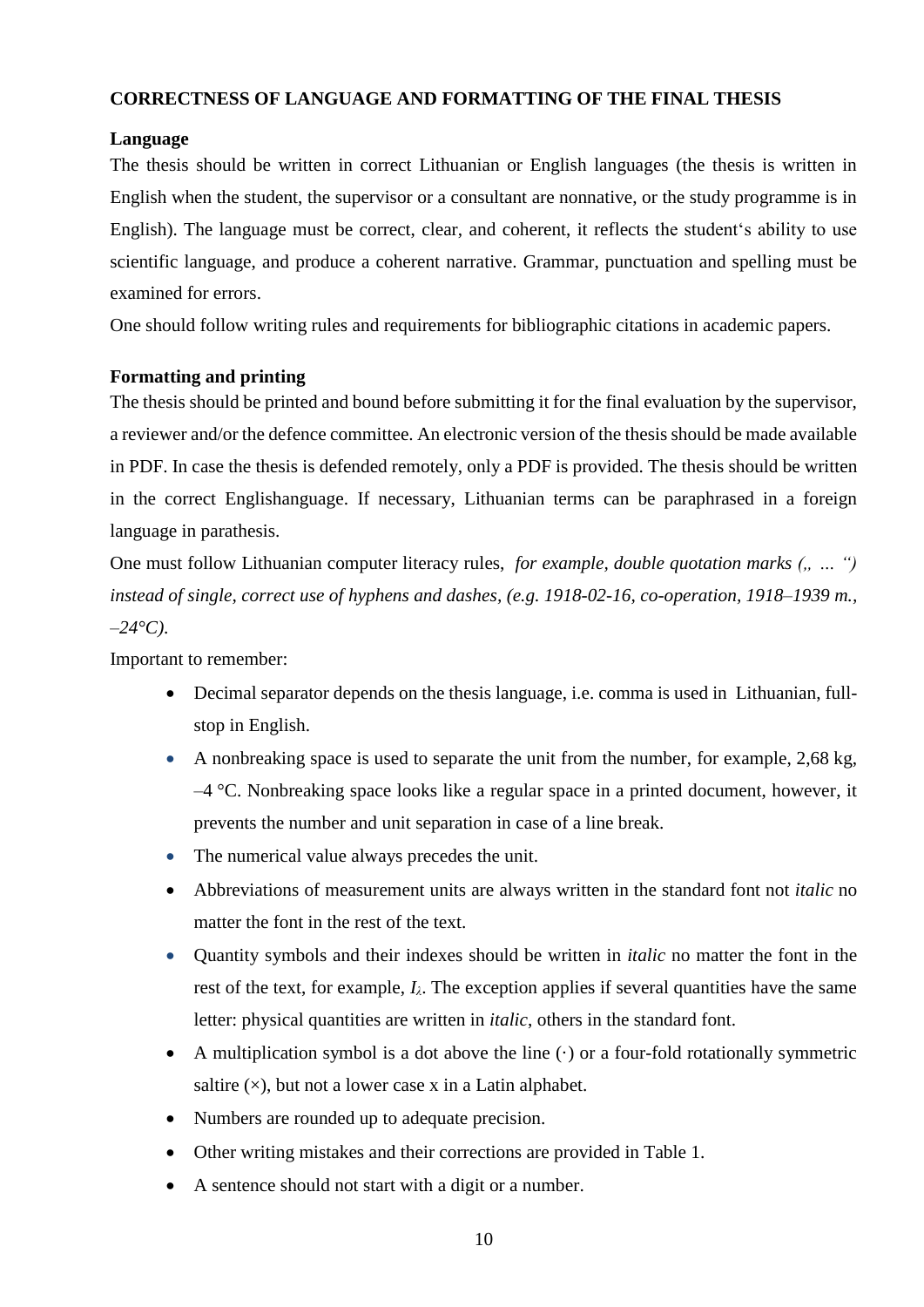| <b>Correct</b>                                            | <b>Incorrect</b>                              |
|-----------------------------------------------------------|-----------------------------------------------|
| 42 cm $\times$ 38 cm                                      | $42 \times 38$ cm                             |
| $150 \text{ g} \pm 3 \text{ g}$ ; $(150 \pm 3) \text{ g}$ | $150 \pm 3$ g                                 |
| From 1 MHz to 10 MHz                                      | $1 MHz - 10 MHz$ ; from 1to 10 MHz            |
| $3^{\circ}6'8''$ angle                                    | $3^{\circ}6'8''$ angle                        |
| $x_p = 0,25\%$                                            | $x_p = 0.25\%$ ; 0.25 percentages; 0.25 proc. |
| $m = 5$ kg                                                | $m =$ five kg                                 |
| Laser length $-5$ m                                       | Laser length $-$ five m                       |

**Table 1** Mistakes and their corrections

Main parts of the thesis: the content table, an introduction, the main body (literature review, materials and methods, results, discussion), summaries in Lithuanian and English, the reference list, and supplements – each should start on a new page. The printed version of the thesis should be of high quality. Text is printed on one side of a white, even A4 format (210 x 297 mm) paper. The font should be *Times New Roman* set at 12 pt, 1.5 intervals between the lines. Margins should be set as follows: top and bottom at 2 cm, left at 2.5 cm, right at 1.5 cm (or left at 3 cm, right at 1 cm). The writing font on the title page should be *Times New Roman* (14 pt) for the author's last name and the title, the latter is written in bold. Footnotes are formatted as follows: *Times New Roman* (10 pt) font, single-line spacing, left and right indent, spaces before and after symbols are in standard size (10 pt). The text of the main body should be aligned on both sides (except on the title page). Indent each line of a new paragraph by 1 cm. Individual words of the text can be highlighted (e.g. in bold, underlined), however, it's not advised to use many different formats.

The academic paper should be written in the third person, without the pronouns  $, I^{\prime\prime}$ , and  $, We^{\prime\prime}$ .

*Incorrect: "For the experiment, I immobilized the enzymes in 3 % calcium alginate gel. I chose the concentration according to the findings from earlier experiments".* 

*Correct: "For this experiment, the enzymes were immobilized using concentrations from earlier experiments".* 

#### <span id="page-10-0"></span>**Numbering**

Pages should be numbered consecutively, starting with the title page (note: page number is not displayed) and finishing with supplements. Page numbers in Arabic numerals are inserted at the bottom right corner without full stops or dashes.

Only chapters and subchapters of the main body are numbered, for example:

- a) 1. Literature review, 2. Description of the field study sites, 3. Materials and methods, 4. Results, 5. Discussion**;**
- b) 1. Literature review, 2. Materials and methods, 3. Results and discussion;
- c) 1. Literature review, 2. Materials and methods, 3. Results, 4. Discussion;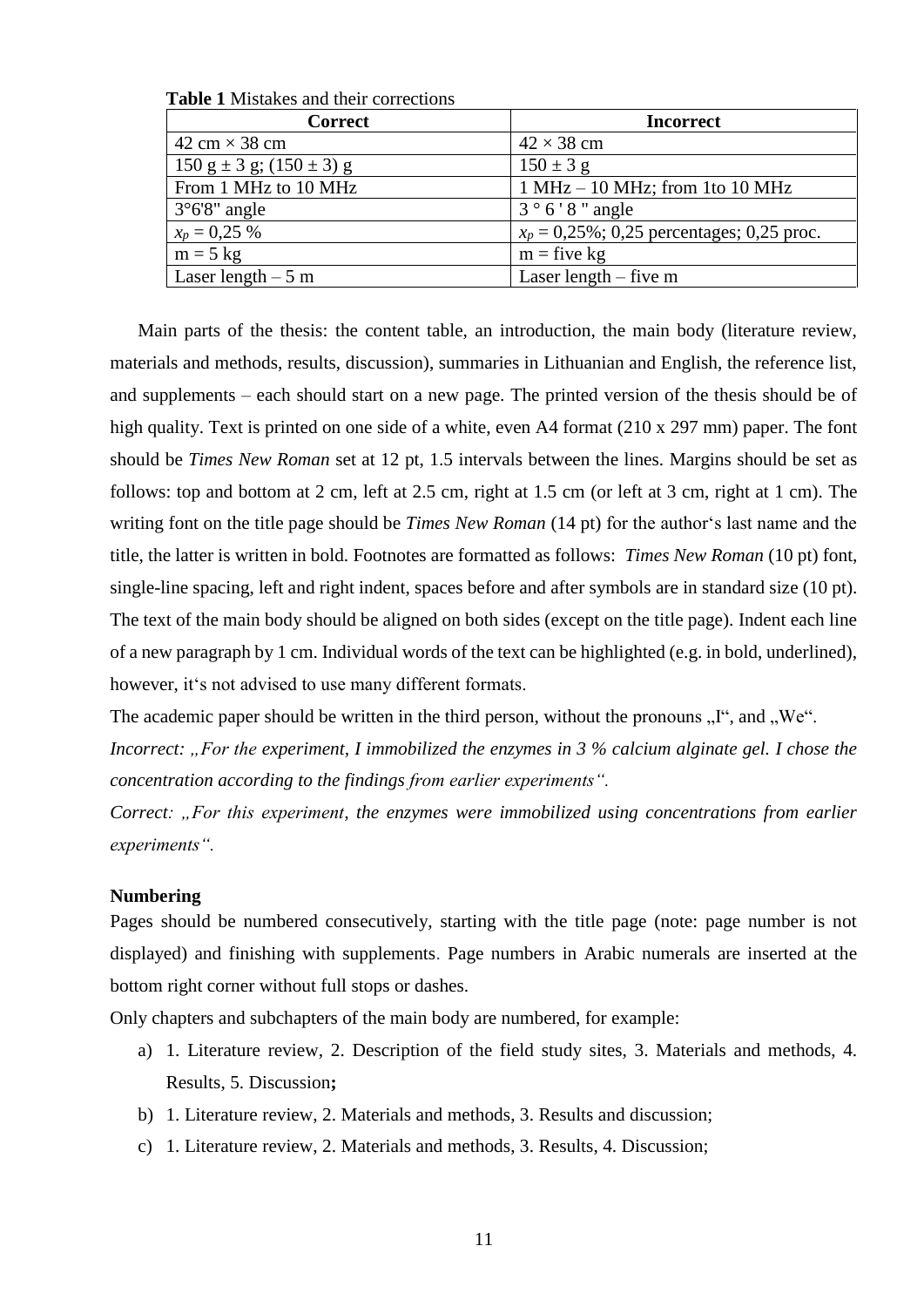The name of each chapter should either be in capital letters or highlighted, subchapters should be separated by one interval space. No distinctive sign is used at the end of each chapter or subchapter. Page numbering remains consecutive even with supplements. Each supplement should be presented on a separate page titled "Supplements", they also should be numbered (e.g., Supplement 1, Supplement 2 etc.) (numbers are inserted on the top right) and have titles.

## <span id="page-11-0"></span>**Use of specific terms**

Any specific terms used in the thesis should be commented on. In case a term does not have an equivalent in the Lithuanian language or in published scientific papers, the original term should be provided in parenthesis.

## **Useful references**

**Dictionary** <http://www.vlkk.lt/nuorodos/zodynai> The term bank of the Republic of Lithuania <http://terminai.vlkk.lt/> Consultancy Bank of The State Commission of the Lithuanian Language <http://www.vlkk.lt/konsultacijos> **Orthography** <http://www.vlkk.lt/aktualiausios-temos/rasyba> https://www.oxfordlearnersdictionaries.com/

# <span id="page-11-1"></span>**Tables and figures**

Table and figures should be numbered in Arabic numerals and have titles (no punctuation at the end of the title). The numbering of tables and figures is separate and consecutive (e.g. Table 1, Fig. 1). They should be inserted as close to the reference text (i.e., under the paragraph). The numbering of tables and figures should be related to the numbering of the chapters (i.e., Literature review (Chapter 1) – Table 1.1, Table 1.2 etc.; Materials and Methods (Chapter 2) – Table 2.1, Table 2.2 etc.).

Tables and figures must have an author and a reference in case they are taken from another academic paper or source.

Information in figures and tables must be legible.

The number and caption of a table are written above it (a reference is provided above or below the table), a figure number and caption – only below, centred (a reference is provided under the caption). The caption of the table is written in lower case, left-aligned. Even if one table is provided in the text it should be numbered. Each column should be formatted in such a manner that numbers in every row align. Not recommended captions for columns or rows – "Serial number" or "Units of measurement". Units of measurement are provided in the caption of the table in paratheses. A single-line spacing should be used in tables, the caption of tables and comments under tables.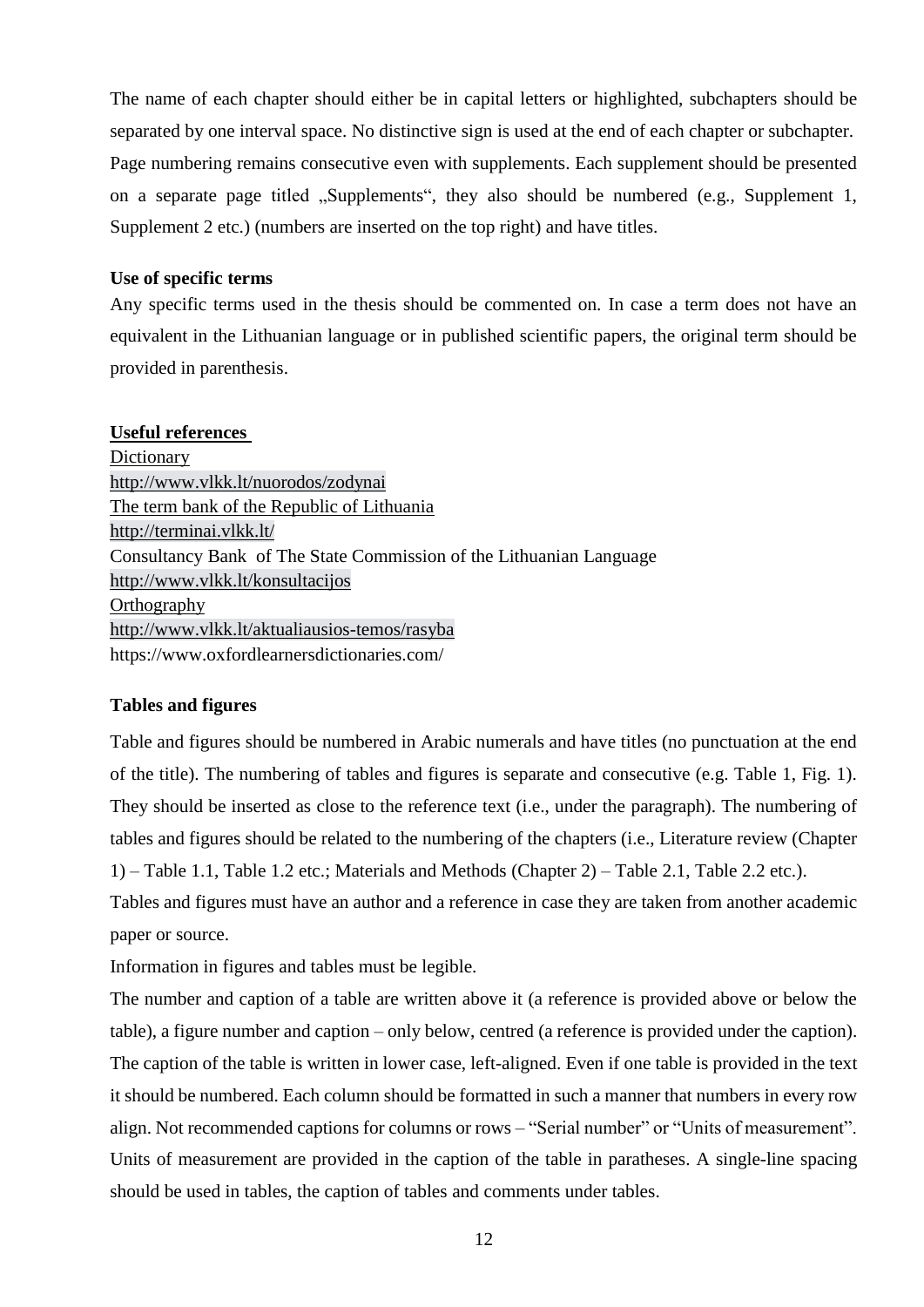## *An example of a Table:*

| T. canis       | After feeding nitroscanate |                     |              |                     |                     |
|----------------|----------------------------|---------------------|--------------|---------------------|---------------------|
| tissues        | 4h                         | 11 <sub>h</sub>     | 27h          | 48 h                | 51 <sub>h</sub>     |
| <b>Muscles</b> | positive                   | positive            | scarce.      | negative            | negative            |
|                | <b>PAS</b> reaction        | <b>PAS</b> reaction | individual   | <b>PAS</b> reaction | <b>PAS</b> reaction |
|                |                            |                     | glycogen     |                     |                     |
|                |                            |                     | flakes       |                     |                     |
| Intestinal     | negative                   | weak positive       | glycogen     | negative            | negative            |
| epithelium     | PAS reaction               | PAS reaction        | traces above | PAS reaction        | PAS reaction        |
|                | in the apical              | in the central      | the nuclei   |                     |                     |
|                | pole                       | ara of the cell     |              |                     |                     |
|                |                            | cytoplasm           |              |                     |                     |

Table 1 Changes in glycogen accumulation in *Toxacara canis* tissue under the influence of nitroscanate

All illustrations (diagrams, graphs, schemes, images and other visual material) are named as figures (e.g. Fig. 1.1, Fig. 1.2 etc.). Microscopic images must contain a scale bar. Recommended font in figures is Arial (e.g. for labelling of axes, curves etc.), it shouldn't be smaller than 8 pt after the final formatting.

If the author of the thesis makes a table or a figure based on another scientific source and provides it in the literature review, references in parenthesis must be provided (e.g. adapted from/based on Johnson, 2009; Smith, 2014; Stevens, 2015).

Lines in tables should be single-spaced. Font size in tables and figures should be set at 11 pt, in more complex figures set at 9–10 pt. Visual material should be compact and take up no more than one page each. Large tables or figures should be provided as supplementary material, they must have references in the main body of the thesis (e.g. see Supplement 1).

The use of figures should be well thought out and reasoned. Captions and descriptions of tables and figures must be comprehensive even taken out of the context (i.e., contain used abbreviations, markings etc.).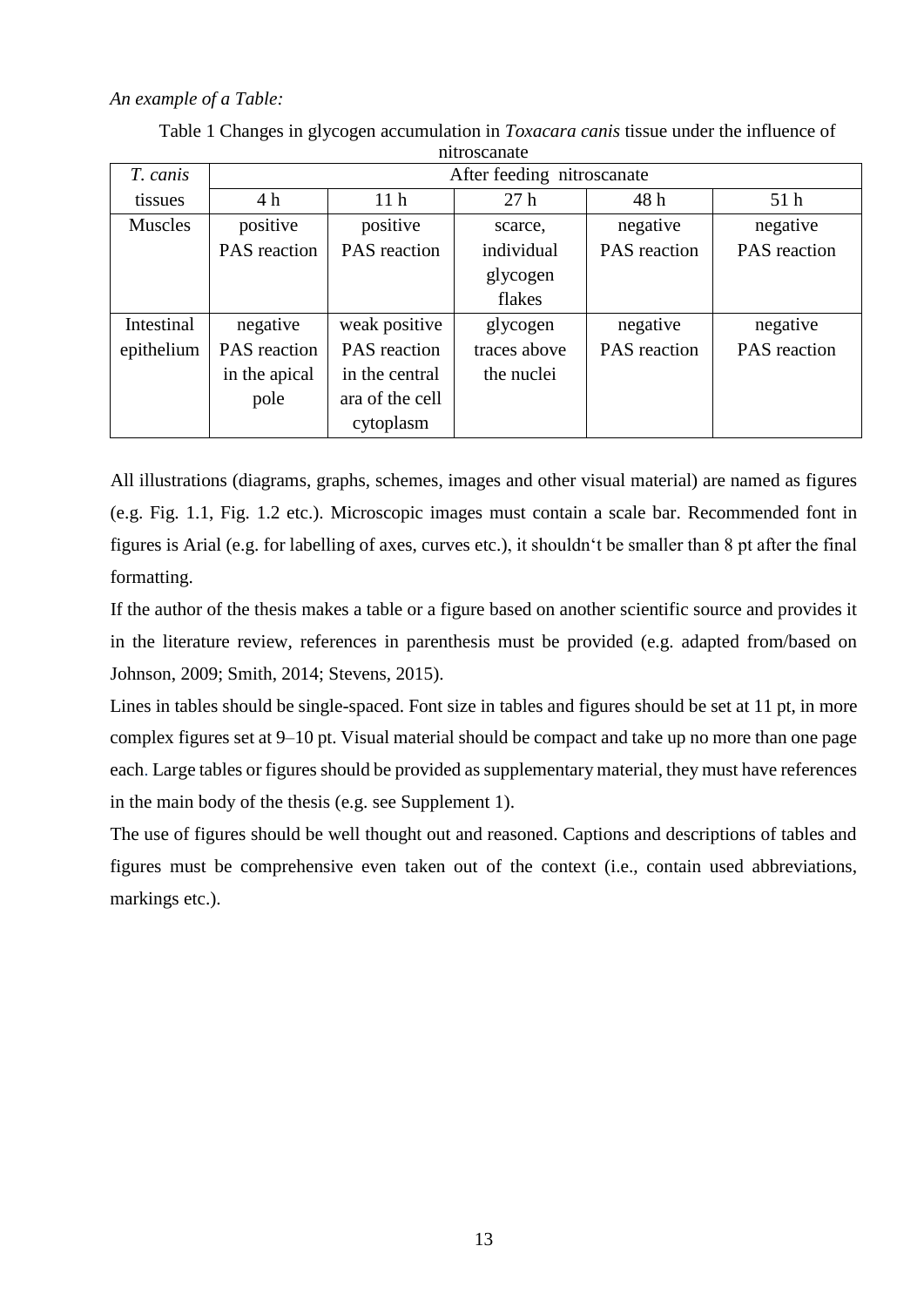

1 pav. Subjektyviai vertinto nuovargio priklausomybė nuo lyties ir vertinimo laiko. \* - p<0,05. Vertikalūs brūkšneliai vaizduoja standartinį nuokrypį.



2 pav. Priklausomybė tarp atskirų tiriamųjų subjektyviai vertintų nuovargio verčių prieš (x ašis) ir po (y ašis) tyrimo. Punktyrinė linija vaizduoja tiesinės regresijos kreivę.



3 pav. Antrinių rinarijų kiekis (rhant3) Aphis grossulariae, A. triglochinis ir hibridinių klonų sparnuotų partenogenetinių patelių antenų trečiajame narelyje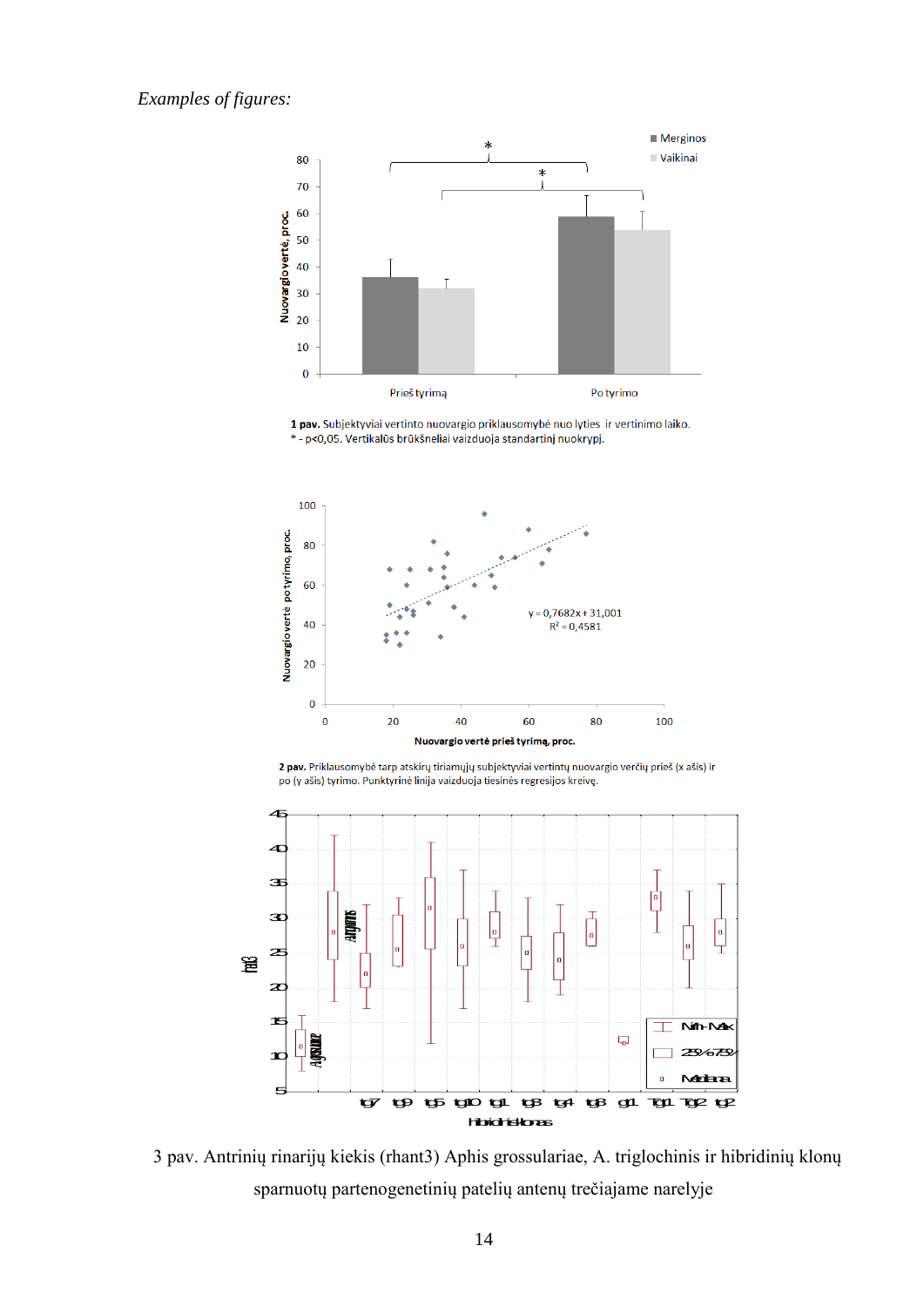The visual material in the text (tables and figures) should only be discussed or commented on without duplicating provided information. A chapter or a sub-chapter should not start with a table or a figure.

#### <span id="page-14-0"></span>**References and citations in the main body**

Statements and classifications of other authors should be paraphrased (not used verbatim), also tables, figures, data, formulas, and statistical data should have original references that allow identification of the source. In case of statements, classifications, definitions, formulas, tables and figures are provided without references, the author of the thesis is considered to be the author of the aforementioned intellectual property.

References can be incorporated in a sentence, for example, "According to Johnson and Stewens (2014), this concept is...", or provided in parentheses at the end of a sentence or classification, for example, (Smith, 2015). Should there be several scientific sources for the same summarized statement, the references should be provided in parentheses at the end of a sentence, and separated with a semicolon, for example (Johnson *et al*., 2014; Smith, 2015). In such cases, references should be provided in chronological order starting from the earliest one.

If a work has two authors, their names should be separated with an ampersand  $(x)$  in a parenthetical citation, for example, (Johnson & Smith, 2019) or "and" in a narrative citation (an example above). If there are three or more authors, only the last name of the author followed by "et al." (meaning "and others") should be included (e.g. Smith et al*.*, 2012).

The final reference list is made by the author or an editor (if there are many authors). All references are included in the list without dividing them according to a type (e.g. book, article etc.). References are provided in alphabetical order of the author's last name and then by date if necessary. The author's initials go after the last name. If an author published several pieces of work in the same year, they should be referenced by adding lower case letters in alphabetical order, for example, 2021a, 2021b etc. To reference legislation, the type of legislation (e.g. a directive, a law, an order, a conversion, ruling, regulation etc.) should be provided in the reference list. A narrative citation of legislation is the same as for other types of work.

If an author of a work or internet source is not provided, then the first three words of the title and the year (if provided) should be included in a narrative citation, for example (5 reasons for…, 2015) (Source: "5 reasons for success and failure of SMEs in export markets [seen 29-01-2015], link [http://therightsocialmedia.novertur.com/international-trade-2/5-reasons-success-export-markets/\)](http://therightsocialmedia.novertur.com/international-trade-2/5-reasons-success-export-markets/).

Internet sources must redirect to the referenced work, not the main internet page.

Citations should be used in moderation, they should be related to the topic, provided with reference to another authority or for the sake of discussion with expressed opinion in the citation. It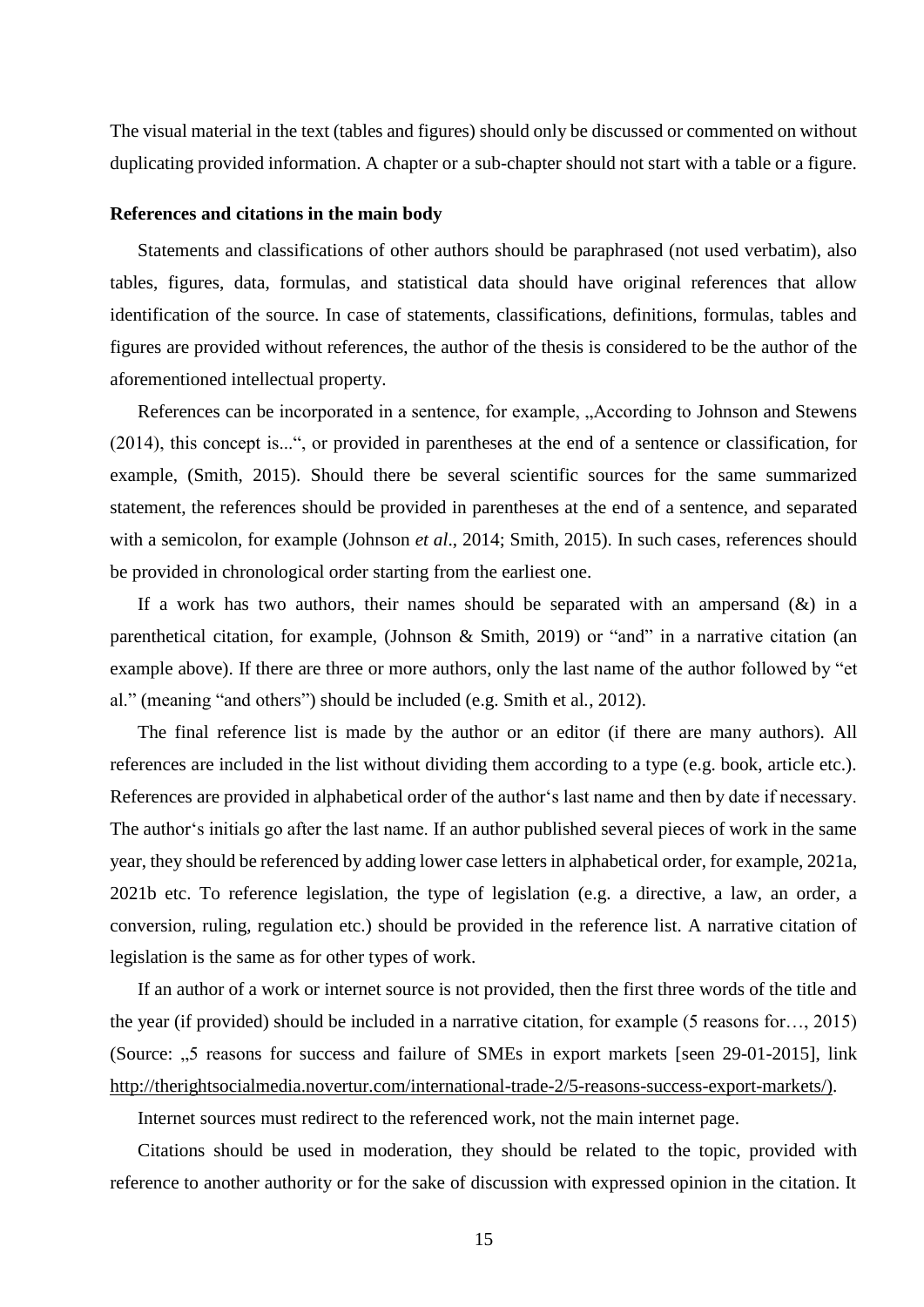is advised not to overdo rephrasing. Only published or otherwise publicly announced work should be cited. Citations should not be lengthy, no changes should be made to the original text.

Direct quotation is written in italics using quotation marks with the reference to the source and the page number. In case a few words are excluded from the original quotation, the omitted material is marked with an ellipsis <...>. For example, "According to Janonis.,", if the same document is quoted *several times, <....> the page number of the quotation must be provided"* (Janonis, 2005, p. 47).

It is strongly recommended to use primary (original) sources for the thesis. In case of an indirect citation, i.e. an original author is cited from a secondary source, the secondary source should be provided, for example, "Gordon (2015) indicates (as cited in Chomsky, 2006), that "...". In this case, only the secondary source is included in the reference list.

#### <span id="page-15-0"></span>**Composition of the reference list**

All ideas of other authors that are mentioned, analyzed, or quoted must have references.

Only scientific literature and sources that the author read, analyzed and referred to in the text should be included in the reference list. Lecture notes or unpublish (i.e. not accepted for publishing) work should not be included in the reference list. Unpublished reports can be included in the Environmental Science theses. It is strongly advised against citations of textbooks, usage of news websites (e.g. *Delfi etc.),* and Wikipedia unless the sources from Wikipedia were found and analyzed. Internet sources must redirect to the referenced work, not the main internet page.

The narrative citation should contain the author's last name and the year when the work was published rather than the reference number from the list. Citations from books must contain a page number.

*For example*, "It is suggested that it's impossible or unreasonable to initiate research without an idea of what to look for (Wolcott, 1982, p. 157)". Double quotation marks (" ") are required around a direct quote: Wolcott (1982, p. 157) suggested, that "it is impossible to initiate research without an idea of what to look for, and it is also unreasonable if the research question is not formulated clearly". The majority of biomedical journals use Harvard referencing, however, it is not mandatory in the thesis. It is more important to follow the same style throughout the paper.

It is recommended to use Harvard referencing. Examples of formatting references:

## **Books:**

Dighton J., White J.F., Oudemans P. (Eds.), 2005. *The fungal community: its organization and role in the ecosystem, 3rd ed*. Boca Raton: Taylor & Francis.

#### **Part of a book, an article in a book:**

Atkinson C.T., 2008. *Haemoproteus.* In: Atkinson C.T., Thomas N.J., Hunter B.C. (Eds.), *Parasitic diseases of wild birds*: 13–35. Oxford: Wiley-Blackwell Publishing.

#### **Published articles in scientific journals:**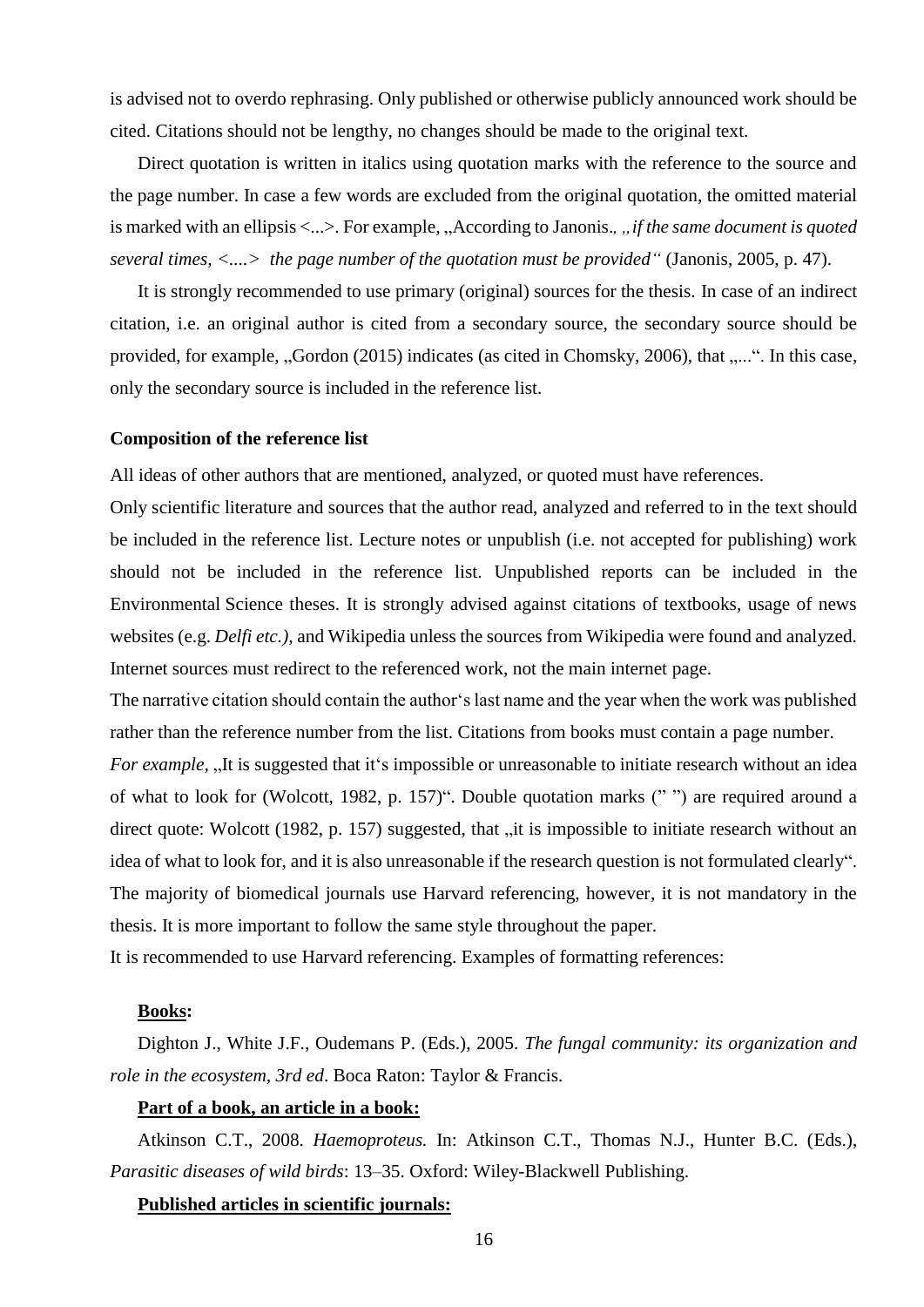Pakalniškis S., Rimšaitė J., Sprangauskaitė-Bernotienė R., Butautaitė R., Podėnas S., 2000. Checklist of Lithuanian Diptera. *Acta Zoologica Lituanica*, 10 (1): 3–58.

 Klauda J. B., Venable R. M., Freites J. A., O'Connor J. W., Tobias D. J., Mondragon-Ramirez C., Vorobyov I., MacKerell A. D., Pastor R. W., 2010. Update of the CHARMM all-atom additive force field for lipids: validation on six lipid types. *The Journal of Physical Chemistry B*, 114 (23), 7830–7843.

## **Accepted articles in scientific journals:**

Kulig P., Zabel B.A., Dubin G., Allen S.J., Ohyama T., Potempa J., (in press). *Staphylococcus aureus*-derived staphopain B. *Journal of Immunology*. DOI 10.1007/s10530-008-9248-8.

## **Electronic publications (articles, books):**

Jukonienė I., Rasimavičius M., Ričkienė A., Subkaitė M., 2018. S.B. Gorski's bryological collection in the Herbarium of Vilnius University. *Acta Soc Bot Pol*., 87 (3): 3588. https://doi.org/10.5586/asbp.3588

## **Websites:**

Cancer-Pain.org [website]. New York: Association of Cancer Online Resources, Inc.; created 2000-01 [refreshed 2002-05-16; cited 2005-05-12]. Link: http://www.cancer-pain.org/

## **Databases:**

Who's Certified [database]. Evanston (JAV): The American Board of Medical Specialists. Sukurta 2000-01 [cited 2005-05-12]. Link: http://www.abms.org/newsearch.asp

## **PhD and other theses, reports:**

## **Conference papers:**

Malarz K., Defratyka A., Kubis B., Banach M., 2007. Reference style guide. In: Hanus-Lorenz B. (Ed.), *Proceedings of ME Conference (11-13 July, Warszawa, Poland)*: 133–139. Warsaw: Versita.

## **Articles in newspapers:**

Sherwin A., 2007. The post-genomic era. *The Times*, 13 July: 1–2.

## **Legal acts of the Republic of Lithuania:**

Citation from an electronic source:

Citation from a printed document:

## **International agreements and other documents:**

Convention, 1950-11-04. *Convention for the Protection of Human Rights and Fundamental Freedoms* (adopted 4 November 1950, entered into force 3 September 1953). ETS 5; 213 UNTS 221 (ECHR).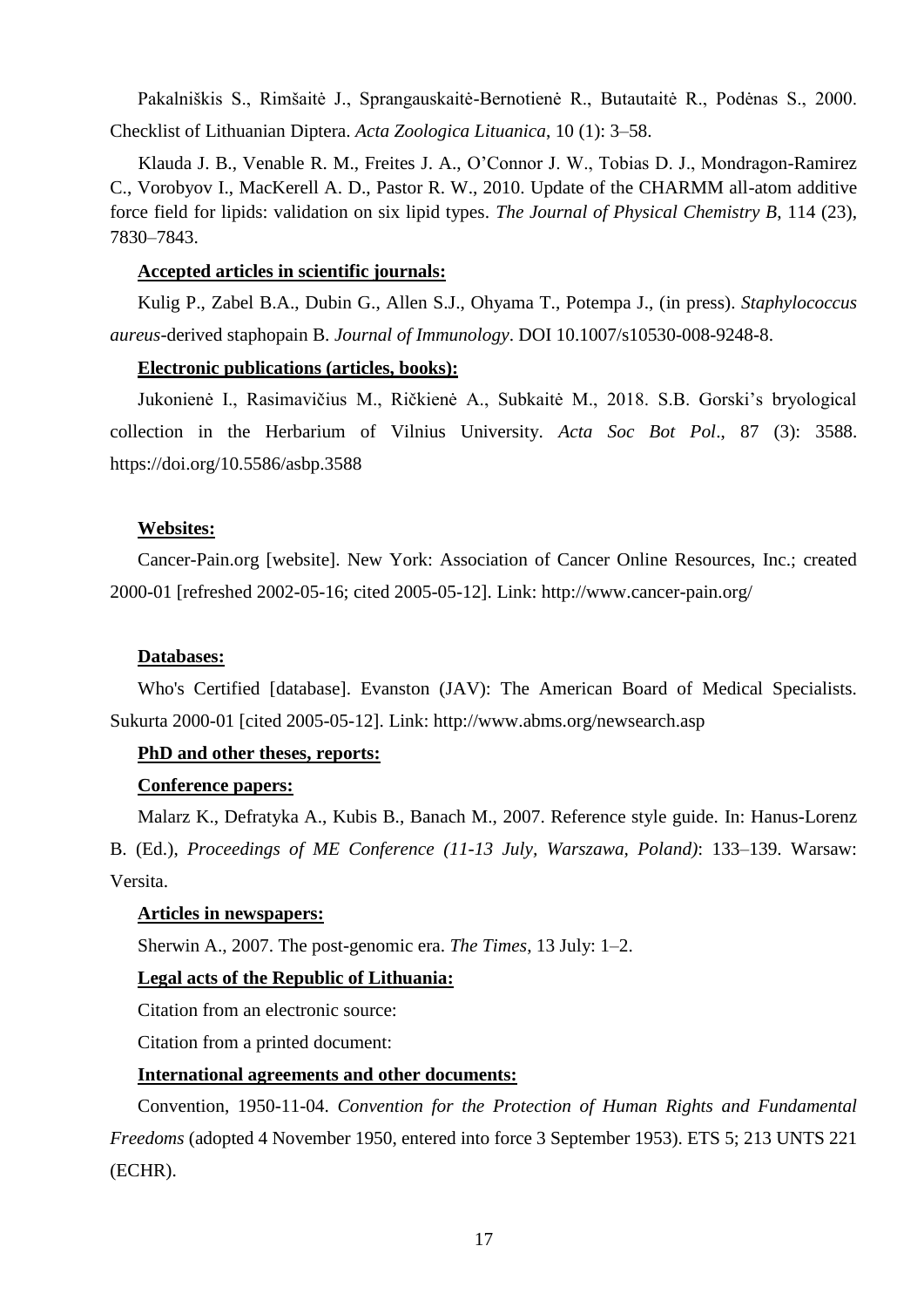# <span id="page-17-0"></span>**Footnotes**

Facts, notes, comments, abbreviations or other additional information that is not be discussed in the main body in more detail can be included in footnotes. Differing from the main body fonts and sizes should be used for footnotes, they should be linked to the text using a reference digit. *For example*:

*One of such discoveries is Petalia<sup>8</sup> .*

*\_\_\_\_\_\_\_\_\_\_\_\_\_\_\_\_\_\_\_\_\_\_\_\_\_\_\_\_ <sup>8</sup> Asymmetrical protrusion part of the cerebral hemisphere towards the other hemisphere found in the healthy brain.*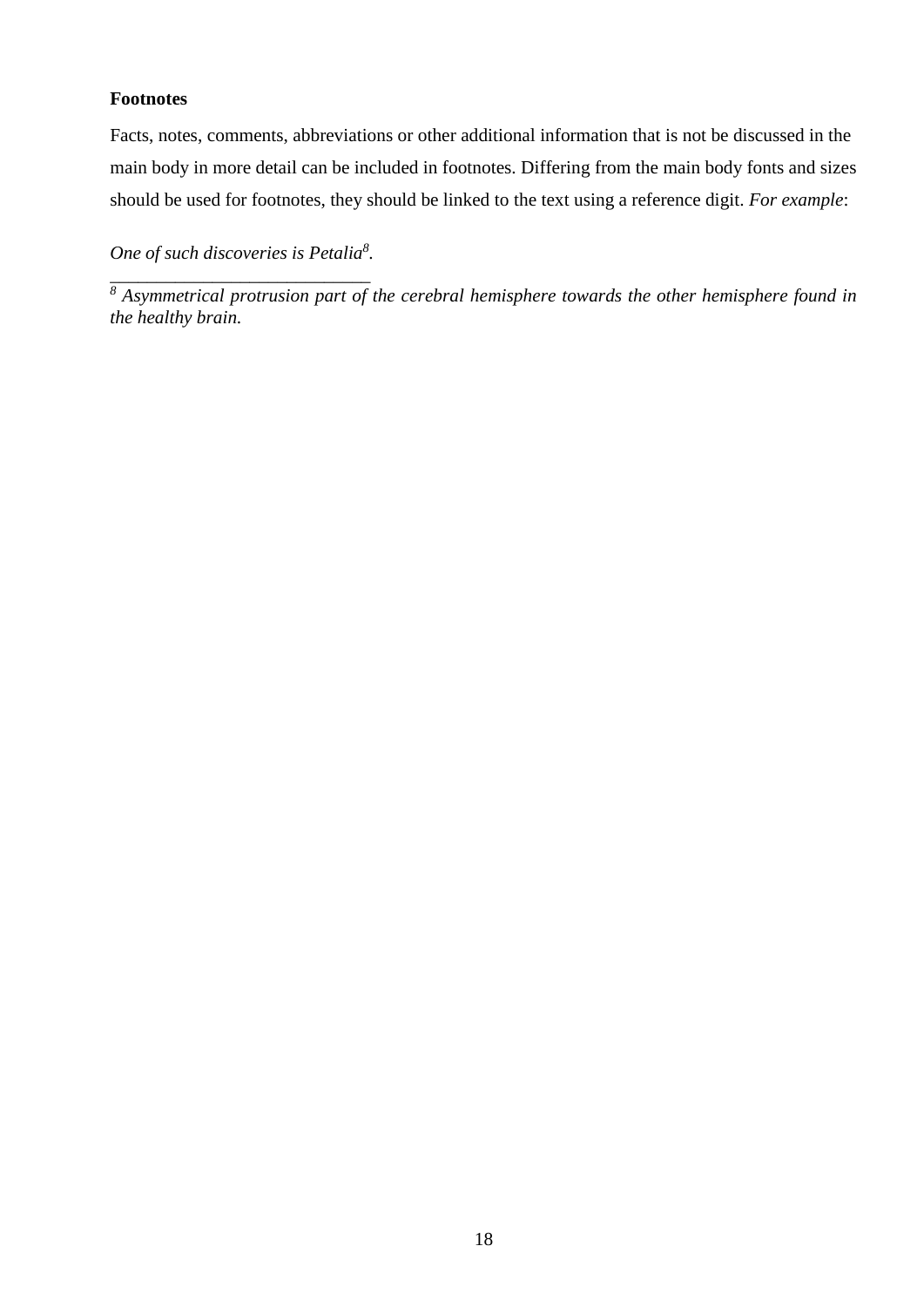<span id="page-18-0"></span>**Supplement 1 Title page of the final thesis (an example)** 

# **VILNIUS UNIVERSITY LIFE SCIENCES CENTRE**

#### \_\_\_\_\_\_\_\_\_\_\_\_\_\_\_\_\_\_\_\_\_\_\_\_\_\_\_\_\_\_\_\_\_\_\_\_\_\_\_\_\_\_\_ (FIRST NAME AND LAST NAME OF THE STUDENT (IN CAPITAL LETTERS))

(XXX study programme)

**Bachelor/Master Thesis**

\_\_\_\_\_\_\_\_\_\_\_\_\_\_\_\_\_\_\_\_\_\_\_\_\_\_\_\_\_\_\_\_\_\_\_\_\_\_\_\_\_\_\_\_\_\_\_\_\_\_\_\_\_\_\_ (TITLE OF THE THESIS (IN CAPITAL LETTERS))

(The title is set to 14 pt font, highlighted in bold, the rest of the text set at 12 pt )

> Supervisor (scientific/ academic degree, first name, last name)

\_\_\_\_\_\_\_\_\_\_\_\_\_\_\_ (signature)

Student\_\_\_\_\_\_\_\_\_\_\_\_\_\_\_\_\_\_\_\_\_\_\_\_\_\_

(signature)

Consultant (if applicable) (academic degree, first name, last name)

\_\_\_\_\_\_\_\_\_\_\_\_\_\_\_ (signature)

Vilnius, 20XX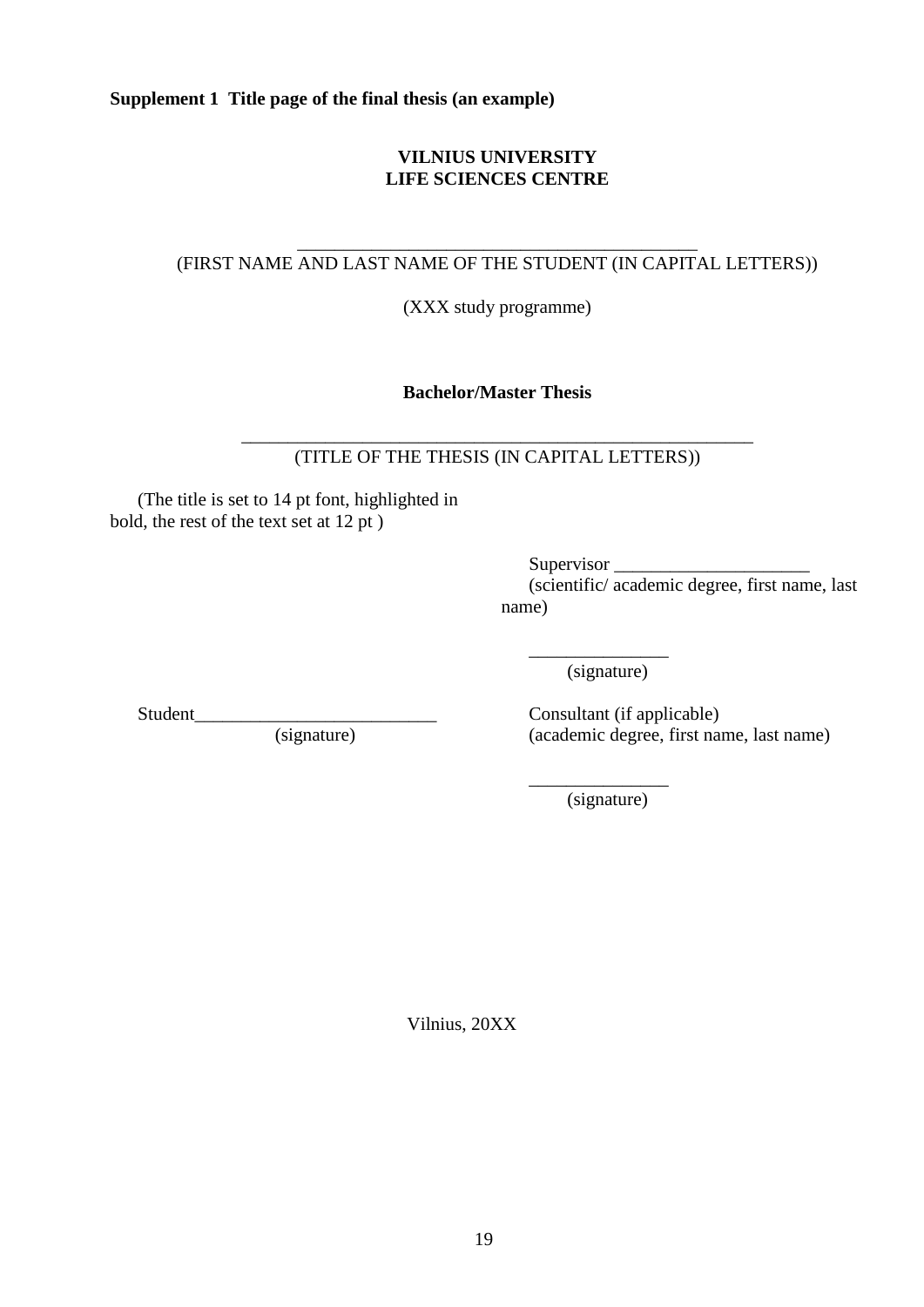# <span id="page-19-0"></span>**Supplement 2 Table of contact of the final thesis (an example)**

Table of content

1.1.Title of a chapter..........................................................................................5

 $1.2 < \leq ... >$ 

 $1.2.1 \leq \leq ... \geq 1$ 

 $1.2.2 < \leq ...>$ 

 $1.3. \ll ... \gg$ 

 $1.4. \ll ... \gg$ 

## 2. DESCRIPTION OF A RESEARCH PLACES (if applicable)

## 3. MATERIALS AND METHODS

- $3.1. \ll ... \gg$
- $3.2 \leq \leq ... \geq 5$
- $3.2.1 \leq \leq ... \geq 5$
- $3.2.2 < \leq ...>$
- 3.3. Statistiniai analizės metodai

# 4. RESULTS

- $4.1. \ll ... \ll$
- $4.1.1 < \leq ... \geq$
- $4.1.2 < \leq ...>$
- $4.2 \leq \leq ... \geq 5$
- $4.3. \ll ... \gg$
- 5. DISCUSSION
- **CONCLUSIONS**

# PUBLICATION LIST, PARTICIPATION IN CONFERENCES

SUMMARY

REFERENCE LIST

SUPPLEMENTAL MATERIALS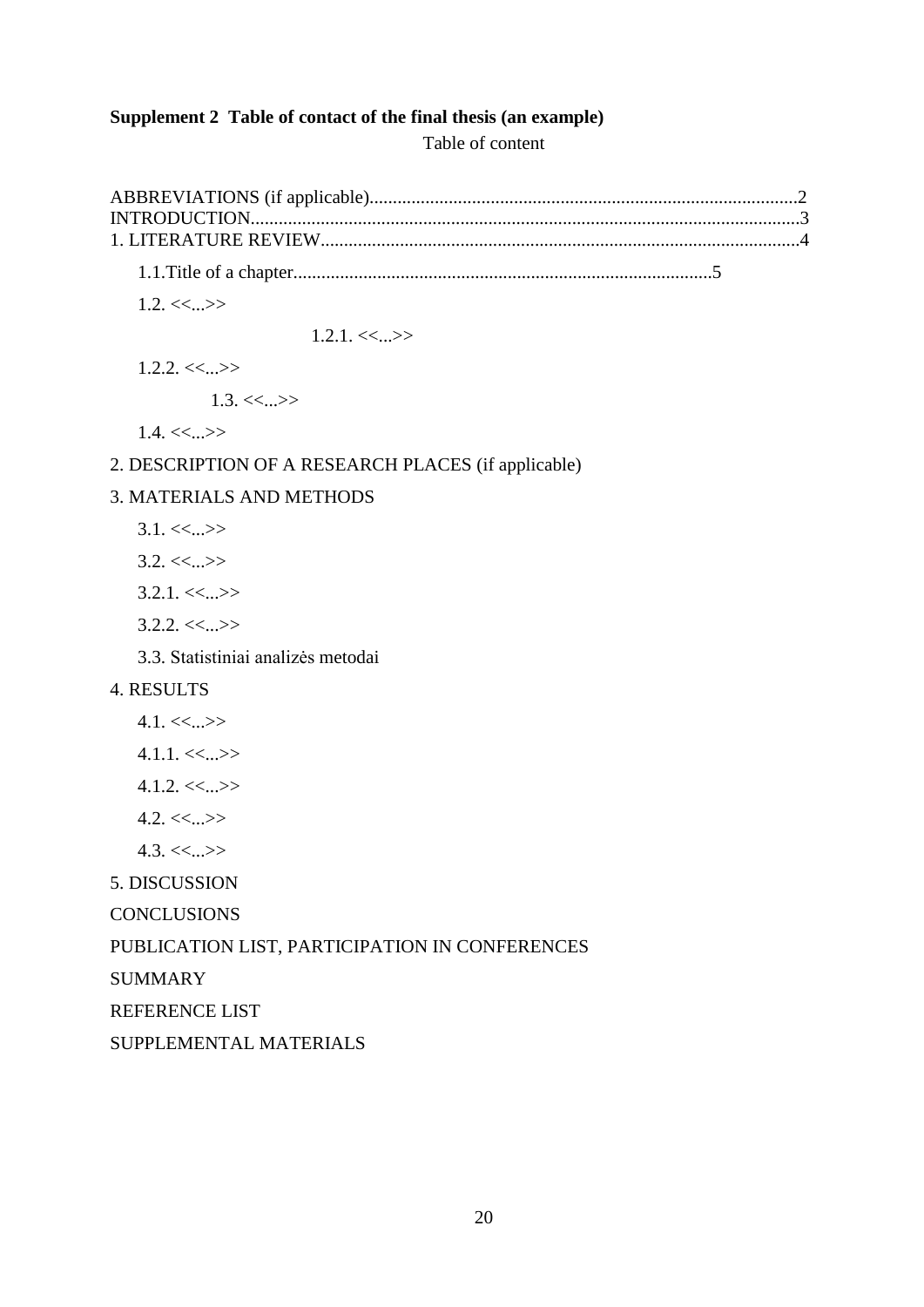### <span id="page-20-0"></span>**Supplement 3 Summary of the final thesis (an example)**

# VILNIAUS UNIVERSITETAS GYVYBĖS MOKSLŲ CENTRAS

Vardenis Pavardenis Bakalauro/Magistro baigiamasis darbas

# **LIETUVOJE PERINČIŲ ANČIŲ RŪŠIŲ MIGRACINIŲ KELIŲ IR JŲ POKYČIŲ ANALIZĖ**

### SANTRAUKA

Iš vandens paukščių gausiausiai Lietuvoje paplitę yra Antinių (Anatidae) šeimos paukščiai. Dėl kintančių aplinkos sąlygų ir didėjančio antropogeninio poveikio, kinta daugelio ančių rūšių migraciniai keliai, formuojasi iš dalies migruojančios ar sėslios ančių populiacijos.

Šio bakalauro darbo tikslas – įvertinti Lietuvoje perinčių ančių rūšių migracinių kelių pokyčius Vakarų Palearktikoje. Darbo uždaviniai: nustatyti Lietuvoje perinčių ančių rūšių migracinius kelius Vakarų Palearktikoje, naudojant žiedavimo duomenų analizę; palyginti duomenis su literatūros šaltinių duomenimis; atlikti didžiosios anties, kaip modelinės rūšies, genetinius tyrimus ir nustatyti Lietuvoje, Ukrainoje ir Islandijoje perinčių ir žiemojančių populiacijų genetinės struktūros ypatumus.

Ančių migraciniai keliai buvo tirti analizuojant literatūros šaltinius ir Lietuvos paukščių žiedavimo centro duomenis. Didžiosios anties genetiniai tyrimai buvo atlikti išskiriant haplotipus pagal mitochondrinės DNR D-kilpos regiono sekas. Tyrimai atlikti Ventės rago paukščių žiedavimo stotyje ir Gamtos tyrimų centro Molekulinės ekologijos laboratorijoje 2014 metais.

Parengta Lietuvoje perinčių 14-os ančių rūšių skaitlingumo, pasiskirstymo, migracinių kelių ir jų pokyčių Vakarų Palearktikoje apžvalga, sudaryti gausiausiai Lietuvoje perinčių ančių rūšių radimviečių žemėlapiai Vakarų Palearktikoje bei nustatyti šių rūšių svarbiausi migraciniai keliai Europoje. Lietuvoje žiemojančių ir perinčių didžiųjų ančių genetinė struktūra pagal haplotipų pasiskirstymą yra vienoda. Lietuvoje ir pietų Ukrainoje perinčių didžiųjų ančių genetinė struktūra skiriasi, tam turi įtakos skirtingi šių populiacijų migraciniai keliai. Sėslių ir geografiškai izoliuotų Islandijoje perinčių didžiųjų ančių genetinė struktūra skiriasi nuo kontinentinėje Europoje perinčių šios rūšies populiacijų genetinės struktūros. Nustatyta, kad genetiniai tyrimo metodai, naudojami drauge su tradiciniu paukščių žiedavimu, yra tinkami skirtingų paukščių populiacijų nustatymui bei jų migracijos kelių išsiaiškinimui.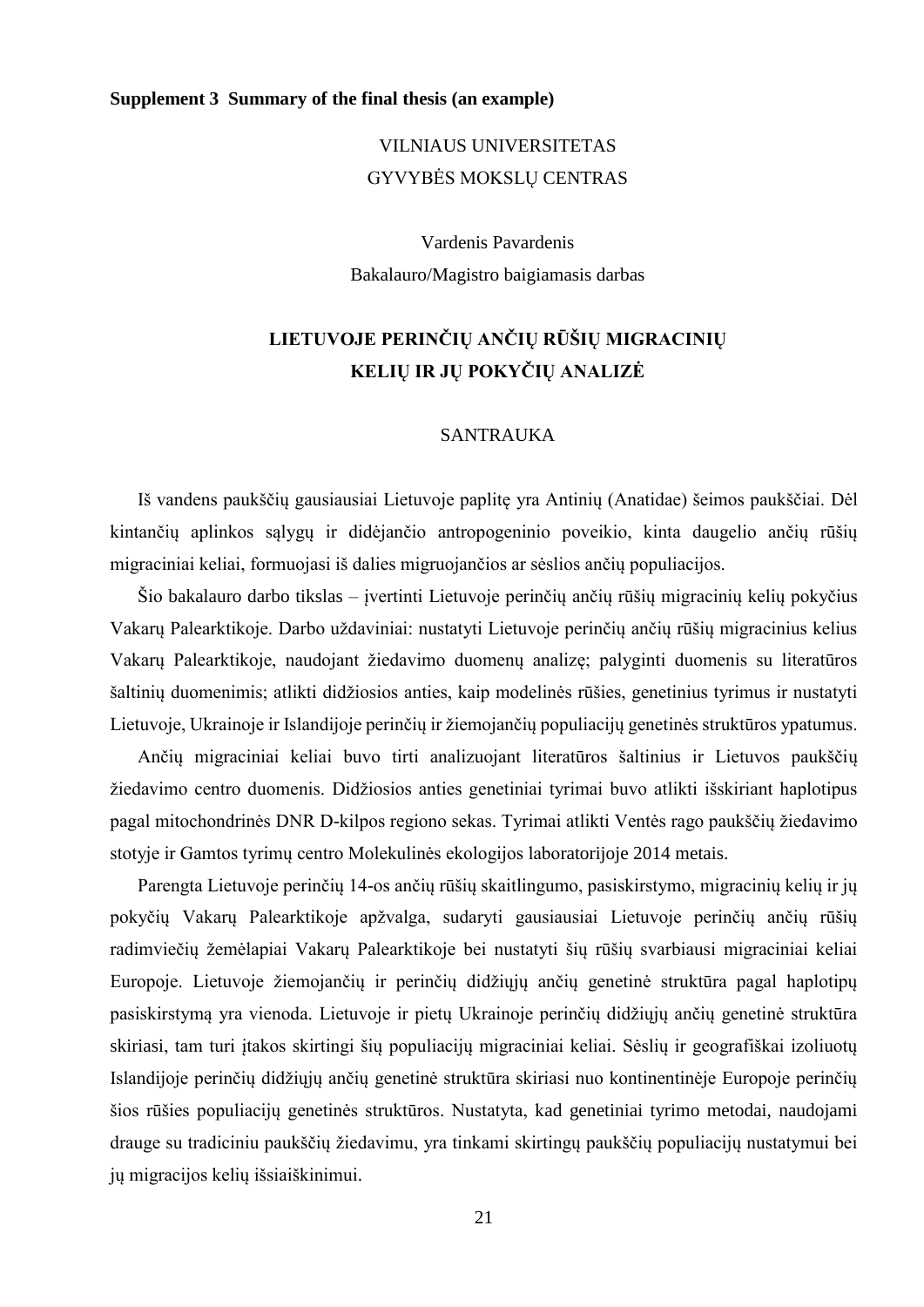#### <span id="page-21-0"></span>**Supplement 4 Summary of the final thesis in the foreign language (an example)**

VILNIUS UNIVERSITY LIFE SCIENCES CENTER Vardenis Pavardenis Bachelor/Master thesis

# **BIODIVERSITY OF GENUS** *DICRANOTA* **(PEDICIIDAE, DIPTERA) IN LITHUANIA AND DIAGNOSTICAL PROBLEMS OF IMMATURES STAGES**

#### SUMMARY

Crane flies are being researched since XVIII century and their investigations are significant to both ecological and evolutionary issues. Genus *Dicranota* is a large group of 274 aquatic species of crane flies distributed all over the world. 8 species belonging to genus *Dicranota* occur in Lithuania. Larvae of genus *Dicranota* are used for testing the state of water quality as biological indicators. Larvae of only 3 species are described when larvae of the rest of species of this important genus are not known to science.

The main aim of this is to find morphological characters usefull for discrimination of larvae of different species of genus *Dicranota* and assess biodiversity and distribution of this group. Goals of the thesis: to associate larvae of genus *Dicranota* with adults species with reference to molecular methods using mitochondrial DNA cytochrome c oxidase subunit I gene (COI) extracted from larvae and adults of genus *Dicranota*, to distinguish characters of larvae usefull for identification, prepare identification key for all known species of *Dicranota* and to overview diversity and distribution of that genus in Lithuania.

197 speciments of larvae and adults were collected in Southern and Eastern Lithuania in 2016 and examined in the laboratory at the Life Sciences Center (VU). Based on the external morpholocical features larvae were divided into 6 morphological groups, later morphological characters of head capsule and body segments were examined and mitochondrial DNA COI genus sequencing were done by using universal primers LCO-1490 and HCO-2198 for each of them. The resulting DNA sequences were processed and analized using 'BioEdit' and 'MEGA 7' programmes.

The results showed that mitochondrial DNA COI gene in this group is a reliable method to associate larvae with adults. Larvae of two species – *D*. *pavida* and *D*. *gracilipes*, which were previously unknown for science, were described.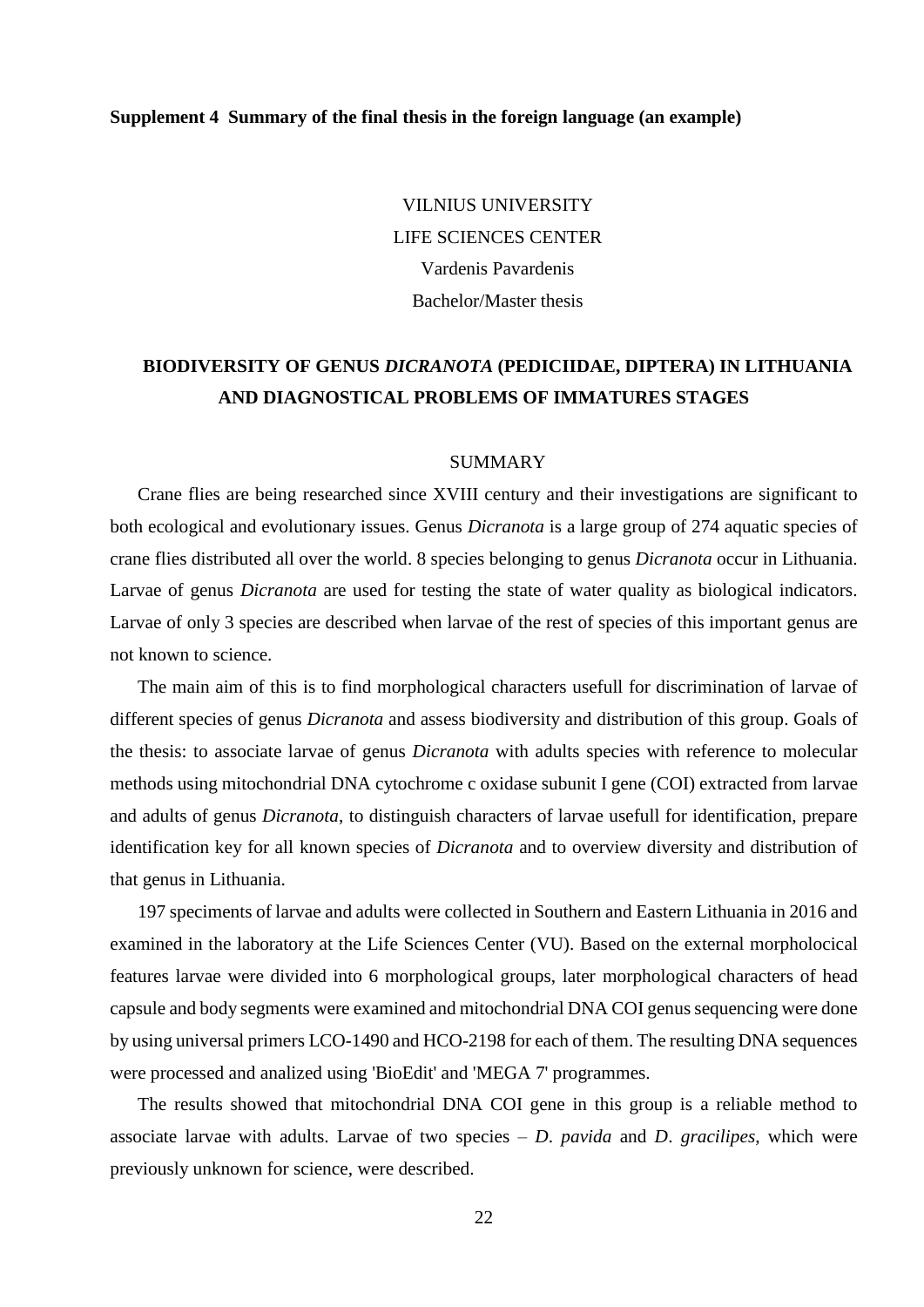# <span id="page-22-0"></span>**Supplement 5 Recommended review form of the final thesis**

VILNIUS UNIVERSITY LIFE SCIENCES CENTRE XXXX STUDY PROGRAMME

## **Review of the final thesis**

| <b>General requirements</b>                                             | <b>Maximum</b> | <b>Score</b> |
|-------------------------------------------------------------------------|----------------|--------------|
|                                                                         | score          |              |
| 1. Does the thesis in its length, scope and content satisfy the         | 2.0            |              |
| requirements for final theses?                                          |                |              |
| 2. Is the thesis properly written (i.e. proofreading, language, style)? | 0.5            |              |
| 3. Are tables and figures appropriately formatted/designed?             | 0.5            |              |
| 4. Do references and citations meet the requirements? Are all cited     | 0.5            |              |
| sources mentioned in the reference list? Is there any publication       |                |              |
| included in the reference list but not mentioned in the main body?      |                |              |
| 5. Are summaries informative enough? Is the language of summaries       | 0.5            |              |
| correct?                                                                |                |              |
| <b>Special requirements</b>                                             |                |              |
| 6. Are the aim and objectives clearly worded in the introdution?        | 1.0            |              |
| 7. Does literature review correspond to the topic of the thesis? Is     | 1.0            |              |
| literature review comprehensive?                                        |                |              |
| 8. Are materials and methods properly descibed?                         | 1.0            |              |
| 9. Are proper statistical methods applied?                              | 0.5            |              |
| 10. Is the presentation of results clear?                               | 1.0            |              |
| 11. Do conclusions correspond to the objectives and reflect the         | 1.0            |              |
| findings?                                                               |                |              |
| 11. Is dicussion clear and comprehensive?                               | 0.5            |              |
| Total                                                                   | 10             |              |

Strong points of the thesis............................................................................................................ ...................................................................................................................................................... ...................................................................................................................................................... Weak points of the thesis................................................................................................................. ...................................................................................................................................................... ......................................................................................................................................................